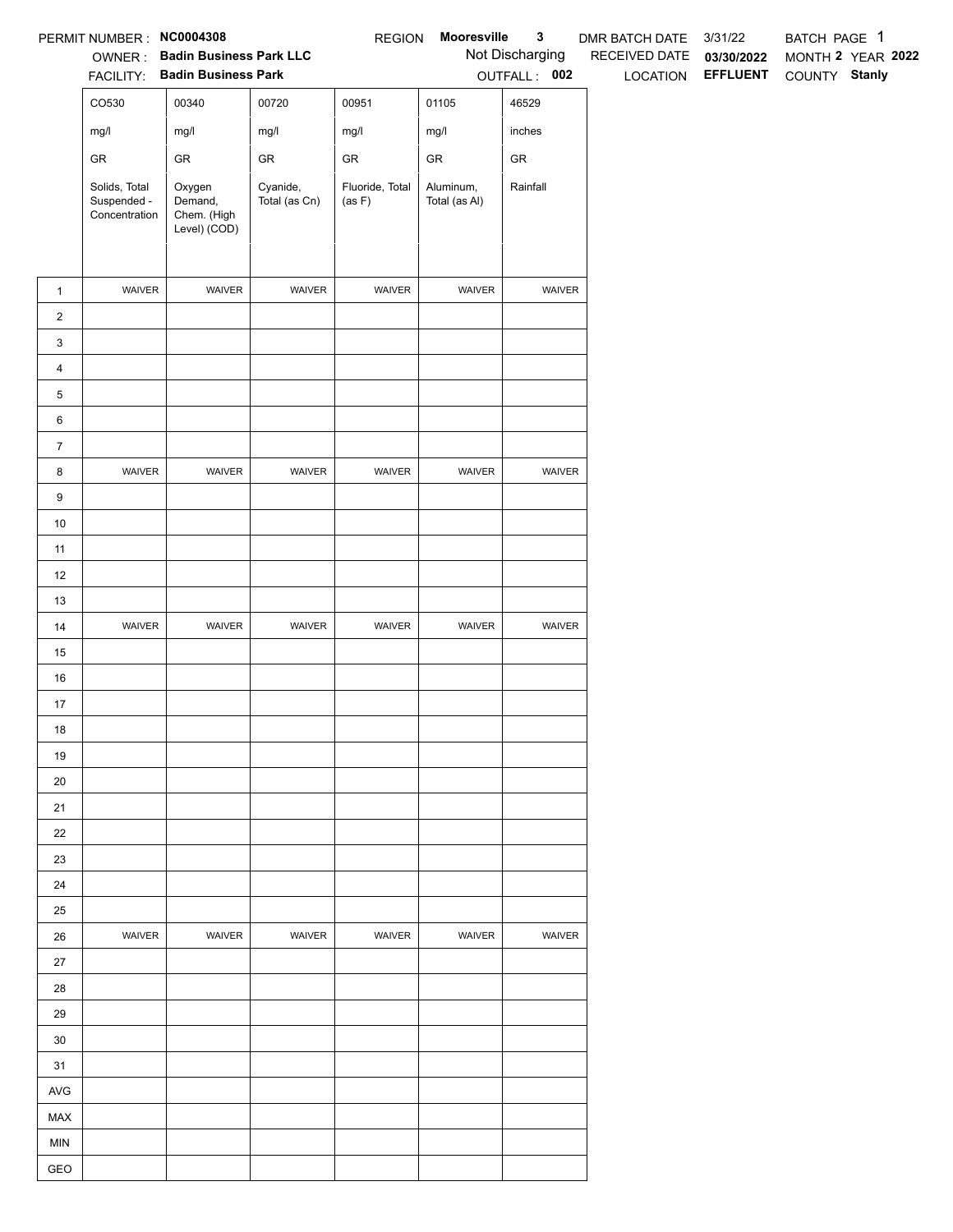|                         | PERMIT NUMBER: NC0004308                      |                                                                 |                           | <b>REGION</b>             | Mooresville                | $\mathbf 3$  | <b>DMR BATCH DATE</b> | 3/31/22                         | BATCH PAGE 2                       |
|-------------------------|-----------------------------------------------|-----------------------------------------------------------------|---------------------------|---------------------------|----------------------------|--------------|-----------------------|---------------------------------|------------------------------------|
|                         | OWNER:                                        | <b>Badin Business Park LLC</b><br>FACILITY: Badin Business Park |                           |                           |                            | OUTFALL: 004 | RECEIVED DATE         | 03/30/2022<br>LOCATION EFFLUENT | MONTH 2 YEAR 2022<br>COUNTY Stanly |
|                         | CO530                                         | 00340                                                           | 00720                     | 00951                     | 01105                      | 46529        |                       |                                 |                                    |
|                         | mg/l                                          | mg/l                                                            | mg/l                      | mg/l                      | mg/l                       | inches       |                       |                                 |                                    |
|                         | ${\sf GR}$                                    | ${\sf GR}$                                                      | ${\sf GR}$                | ${\sf GR}$                | ${\sf GR}$                 | ${\sf GR}$   |                       |                                 |                                    |
|                         | Solids, Total<br>Suspended -<br>Concentration | Oxygen<br>Demand,<br>Chem. (High<br>Level) (COD)                | Cyanide,<br>Total (as Cn) | Fluoride, Total<br>(as F) | Aluminum,<br>Total (as Al) | Rainfall     |                       |                                 |                                    |
|                         |                                               |                                                                 |                           |                           |                            |              |                       |                                 |                                    |
| $\mathbf{1}$            |                                               |                                                                 |                           |                           |                            |              |                       |                                 |                                    |
| $\overline{a}$          |                                               |                                                                 |                           |                           |                            |              |                       |                                 |                                    |
| 3                       |                                               |                                                                 |                           |                           |                            |              |                       |                                 |                                    |
| $\overline{\mathbf{4}}$ |                                               |                                                                 |                           |                           |                            |              |                       |                                 |                                    |
| 5                       |                                               |                                                                 |                           |                           |                            |              |                       |                                 |                                    |
| 6                       |                                               |                                                                 |                           |                           |                            |              |                       |                                 |                                    |
| $\overline{7}$<br>8     | WAIVER                                        | WAIVER                                                          | WAIVER                    | WAIVER                    | WAIVER                     | WAIVER       |                       |                                 |                                    |
| 9                       |                                               |                                                                 |                           |                           |                            |              |                       |                                 |                                    |
| 10                      |                                               |                                                                 |                           |                           |                            |              |                       |                                 |                                    |
| 11                      |                                               |                                                                 |                           |                           |                            |              |                       |                                 |                                    |
| 12                      |                                               |                                                                 |                           |                           |                            |              |                       |                                 |                                    |
| 13                      |                                               |                                                                 |                           |                           |                            |              |                       |                                 |                                    |
| 14                      | WAIVER                                        | WAIVER                                                          | WAIVER                    | WAIVER                    | WAIVER                     | WAIVER       |                       |                                 |                                    |
| 15                      |                                               |                                                                 |                           |                           |                            |              |                       |                                 |                                    |
| 16                      |                                               |                                                                 |                           |                           |                            |              |                       |                                 |                                    |
| 17                      |                                               |                                                                 |                           |                           |                            |              |                       |                                 |                                    |
| 18                      |                                               |                                                                 |                           |                           |                            |              |                       |                                 |                                    |
| 19                      |                                               |                                                                 |                           |                           |                            |              |                       |                                 |                                    |
| 20                      |                                               |                                                                 |                           |                           |                            |              |                       |                                 |                                    |
| 21                      |                                               |                                                                 |                           |                           |                            |              |                       |                                 |                                    |
| 22                      |                                               |                                                                 |                           |                           |                            |              |                       |                                 |                                    |
| 23                      |                                               |                                                                 |                           |                           |                            |              |                       |                                 |                                    |
| 24                      |                                               |                                                                 |                           |                           |                            |              |                       |                                 |                                    |
| 25                      |                                               |                                                                 |                           |                           |                            |              |                       |                                 |                                    |
| 26                      | WAIVER                                        | WAIVER                                                          | WAIVER                    | WAIVER                    | WAIVER                     | WAIVER       |                       |                                 |                                    |
| 27                      |                                               |                                                                 |                           |                           |                            |              |                       |                                 |                                    |
| 28                      |                                               |                                                                 |                           |                           |                            |              |                       |                                 |                                    |
| 29                      |                                               |                                                                 |                           |                           |                            |              |                       |                                 |                                    |
| 30                      |                                               |                                                                 |                           |                           |                            |              |                       |                                 |                                    |
| 31                      |                                               |                                                                 |                           |                           |                            |              |                       |                                 |                                    |
| <b>AVG</b>              |                                               |                                                                 |                           |                           |                            |              |                       |                                 |                                    |
| MAX                     |                                               |                                                                 |                           |                           |                            |              |                       |                                 |                                    |
| <b>MIN</b>              |                                               |                                                                 |                           |                           |                            |              |                       |                                 |                                    |
| GEO                     |                                               |                                                                 |                           |                           |                            |              |                       |                                 |                                    |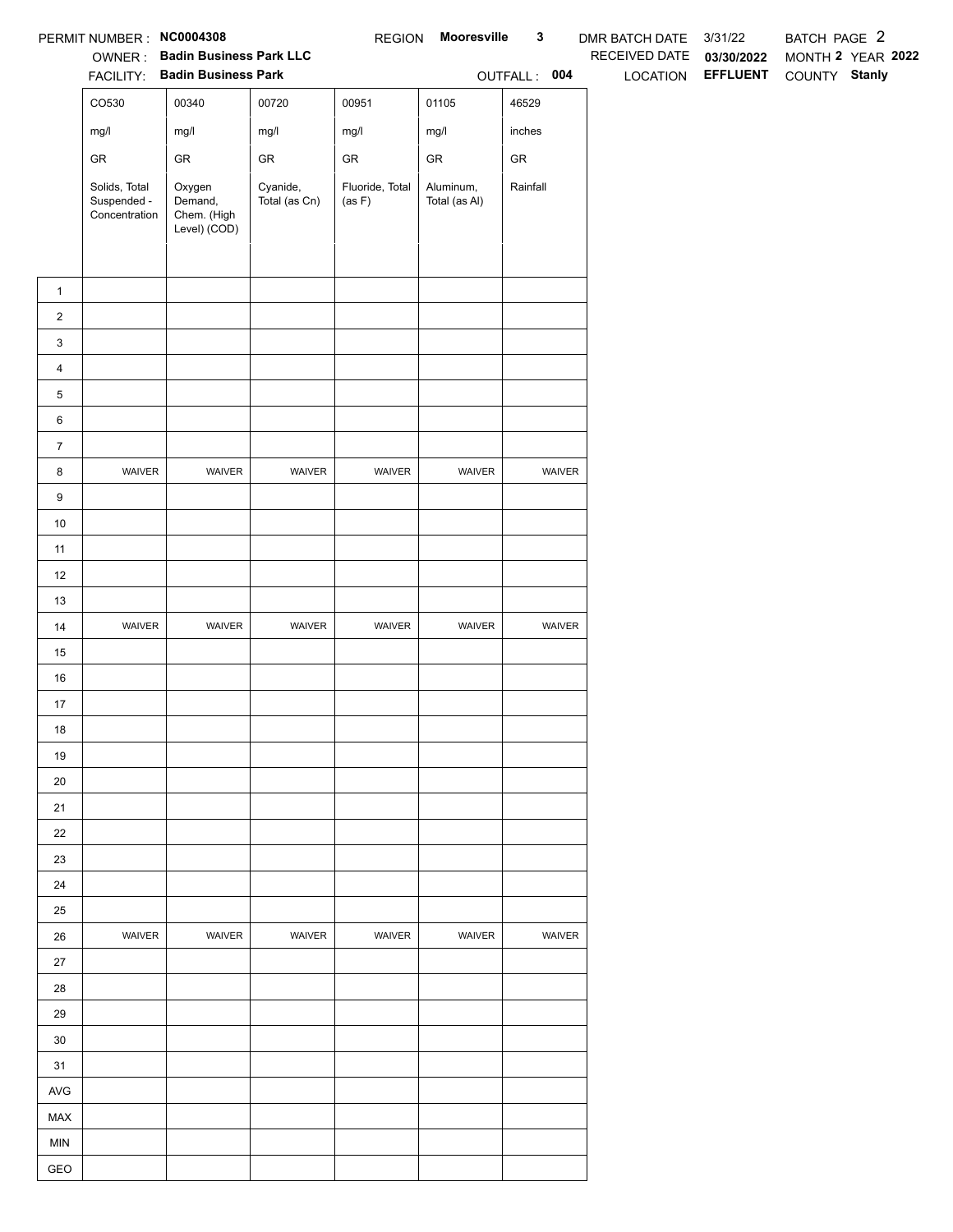|                         | PERMIT NUMBER: NC0004308                          | <b>OWNER: Badin Business Park LLC</b><br>FACILITY: Badin Business Park |                             |                                               | REGION Mooresville        | $\mathbf{3}$<br>OUTFALL: 005 | DMR BATCH DATE 3/31/22<br>LOCATION | RECEIVED DATE 03/30/2022<br><b>EFFLUENT</b>     | BATCH PAGE 3<br>MONTH 2 YEAR 2022<br>COUNTY Stanly |
|-------------------------|---------------------------------------------------|------------------------------------------------------------------------|-----------------------------|-----------------------------------------------|---------------------------|------------------------------|------------------------------------|-------------------------------------------------|----------------------------------------------------|
|                         | 50050                                             | 00400                                                                  | 50060                       | CO530                                         | 00720                     | 00951                        | 01105                              | TGE6C                                           |                                                    |
|                         | mgd                                               | su                                                                     | ug/l                        | mg/l                                          | ug/l                      | mg/l                         | ug/l                               | pass/fail                                       |                                                    |
|                         | ${\sf IN}$                                        | GR                                                                     | GR                          | $\mathsf{CP}$                                 | GR                        | $\mathsf{CP}$                | CP                                 | $\mathsf{CP}$                                   |                                                    |
|                         | Flow, in<br>conduit or<br>thru treatment<br>plant | pH                                                                     | Chlorine, Total<br>Residual | Solids, Total<br>Suspended -<br>Concentration | Cyanide,<br>Total (as Cn) | Fluoride, Total<br>(as F)    | Aluminum,<br>Total (as Al)         | Pass/Fail<br>Static 24hr<br>Acute<br>Pimephales |                                                    |
|                         |                                                   |                                                                        |                             | No Data                                       |                           |                              | No Data                            |                                                 |                                                    |
| $\mathbf{1}$            | 0.047                                             | $7.4$                                                                  |                             |                                               |                           |                              |                                    |                                                 |                                                    |
| $\overline{a}$          | 0.052                                             |                                                                        |                             |                                               | $9.3\,$                   | $2.2\,$                      |                                    |                                                 |                                                    |
| 3                       |                                                   |                                                                        |                             |                                               |                           |                              |                                    |                                                 |                                                    |
| $\overline{\mathbf{4}}$ |                                                   |                                                                        |                             |                                               |                           |                              |                                    |                                                 |                                                    |
| 5                       |                                                   |                                                                        |                             |                                               |                           |                              |                                    |                                                 |                                                    |
| 6                       |                                                   |                                                                        |                             |                                               |                           |                              |                                    |                                                 |                                                    |
| $\boldsymbol{7}$        | 0.091                                             |                                                                        |                             |                                               |                           |                              |                                    |                                                 |                                                    |
| 8                       | 0.07                                              |                                                                        |                             |                                               |                           |                              |                                    | $\mathbf{1}$                                    |                                                    |
| 9                       | 0.087                                             |                                                                        | $<10$                       |                                               |                           |                              |                                    |                                                 |                                                    |
| $10$                    |                                                   |                                                                        |                             |                                               |                           |                              |                                    |                                                 |                                                    |
| 11                      |                                                   |                                                                        |                             |                                               |                           |                              |                                    |                                                 |                                                    |
| 12                      |                                                   |                                                                        |                             |                                               |                           |                              |                                    |                                                 |                                                    |
| 13                      |                                                   |                                                                        |                             |                                               |                           |                              |                                    |                                                 |                                                    |
| 14                      | 0.057                                             |                                                                        |                             |                                               | $<\!6$                    |                              |                                    |                                                 |                                                    |
| 15                      |                                                   |                                                                        |                             |                                               |                           |                              |                                    |                                                 |                                                    |
| 16                      |                                                   |                                                                        |                             |                                               |                           |                              |                                    |                                                 |                                                    |
| 17                      | 0.057                                             |                                                                        |                             |                                               |                           |                              |                                    |                                                 |                                                    |
| 18                      | 0.061                                             |                                                                        |                             |                                               |                           | 1.9                          |                                    |                                                 |                                                    |
| 19                      |                                                   |                                                                        |                             |                                               |                           |                              |                                    |                                                 |                                                    |
| 20                      |                                                   |                                                                        |                             |                                               |                           |                              |                                    |                                                 |                                                    |
| 21                      |                                                   |                                                                        |                             |                                               |                           |                              |                                    |                                                 |                                                    |
| 22                      |                                                   |                                                                        |                             |                                               |                           |                              |                                    |                                                 |                                                    |
| 23                      | 0.13                                              |                                                                        |                             |                                               |                           |                              |                                    |                                                 |                                                    |
| 24                      | 0.053                                             |                                                                        |                             |                                               |                           | $\overline{2}$               |                                    |                                                 |                                                    |
| 25                      |                                                   |                                                                        |                             |                                               |                           |                              |                                    |                                                 |                                                    |
| 26                      | 0.038                                             |                                                                        |                             |                                               |                           |                              |                                    |                                                 |                                                    |
| 27                      | 0.072                                             |                                                                        |                             |                                               |                           | 1.7                          |                                    |                                                 |                                                    |
| 28                      |                                                   |                                                                        |                             |                                               |                           |                              |                                    |                                                 |                                                    |
| 29                      |                                                   |                                                                        |                             |                                               |                           |                              |                                    |                                                 |                                                    |
| $30\,$                  |                                                   |                                                                        |                             |                                               |                           |                              |                                    |                                                 |                                                    |
| 31                      |                                                   |                                                                        |                             |                                               |                           |                              |                                    |                                                 |                                                    |
| AVG                     | 0.067917                                          |                                                                        | $\pmb{0}$                   |                                               | 4.65                      | 1.95                         |                                    |                                                 |                                                    |
| MAX                     | 0.13                                              | 7.4                                                                    | $\mathsf 0$                 |                                               | 9.3                       | $2.2\,$                      |                                    |                                                 |                                                    |
| <b>MIN</b>              | 0.038                                             | $7.4$                                                                  | $\pmb{0}$                   |                                               | $\mathsf{O}\xspace$       | 1.7                          |                                    |                                                 |                                                    |
| GEO                     |                                                   |                                                                        |                             |                                               |                           |                              |                                    |                                                 |                                                    |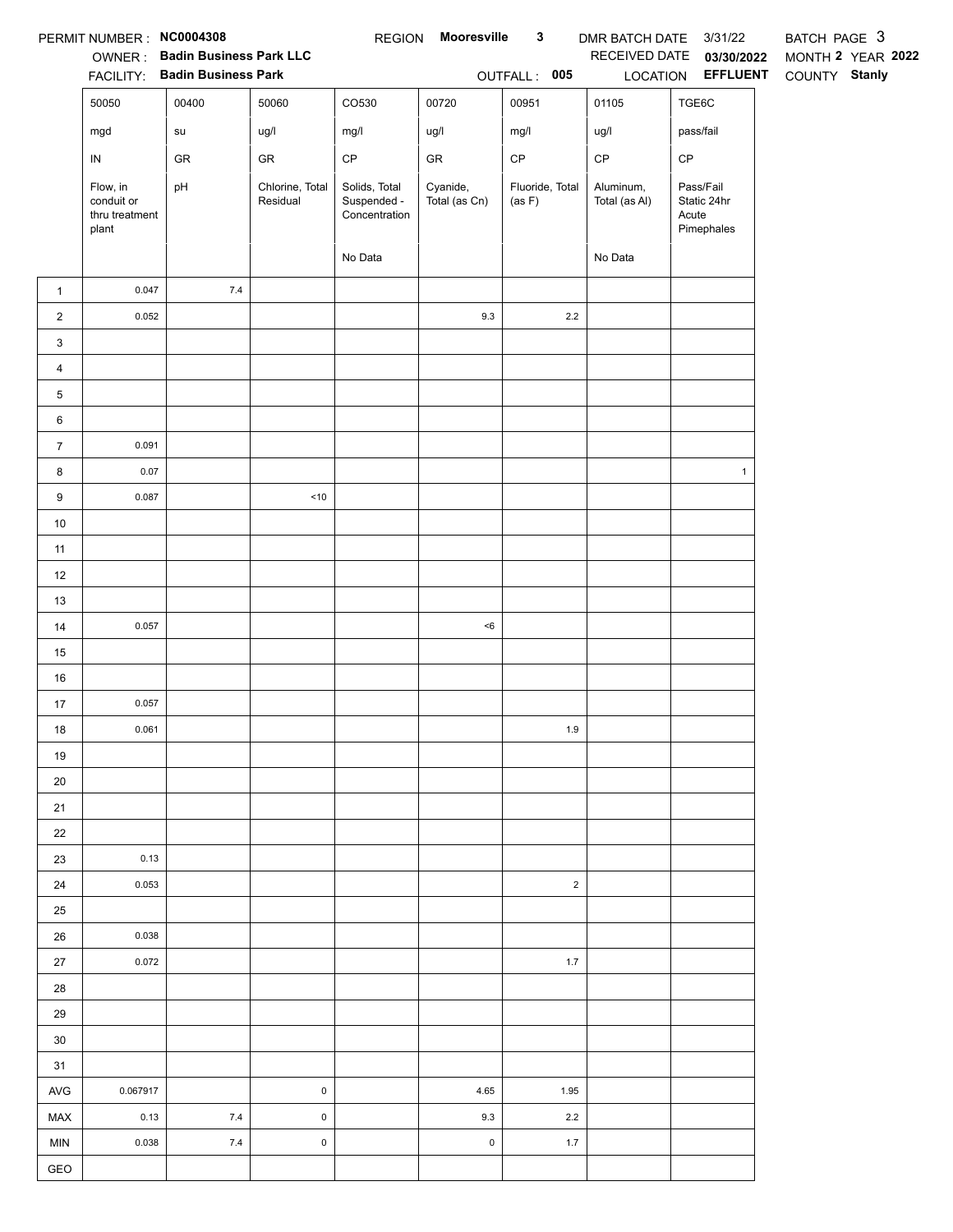|                                | PERMIT NUMBER : NC0004308                         |                                |                                               | <b>REGION</b>             | Mooresville               | $\mathbf{3}$               | DMR BATCH DATE        | 3/31/22                                 | BATCH PAGE 4      |
|--------------------------------|---------------------------------------------------|--------------------------------|-----------------------------------------------|---------------------------|---------------------------|----------------------------|-----------------------|-----------------------------------------|-------------------|
|                                | OWNER:                                            | <b>Badin Business Park LLC</b> |                                               |                           |                           | Not Discharging            | RECEIVED DATE         | 03/30/2022                              | MONTH 2 YEAR 2022 |
|                                | <b>FACILITY:</b>                                  | <b>Badin Business Park</b>     |                                               |                           |                           | OUTFALL: 011               | LOCATION              | <b>EFFLUENT</b>                         | COUNTY Stanly     |
|                                | 50050                                             | 00400                          | CO530                                         | 00720                     | 00951                     | 01105                      | 39180                 | TAE6C                                   |                   |
|                                | mgd                                               | su                             | mg/l                                          | ug/l                      | mg/l                      | ug/l                       | ug/l                  | percent                                 |                   |
|                                | ${\sf IN}$                                        | GR                             | GR                                            | GR                        | ${\sf GR}$                | GR                         | GR                    | GR                                      |                   |
|                                | Flow, in<br>conduit or<br>thru treatment<br>plant | pH                             | Solids, Total<br>Suspended -<br>Concentration | Cyanide,<br>Total (as Cn) | Fluoride, Total<br>(as F) | Aluminum,<br>Total (as Al) | Trichloroethyl<br>ene | LC50 Static<br>24hr Acute<br>Pimephales |                   |
|                                | WAIVER                                            | WAIVER                         | WAIVER                                        | WAIVER                    | WAIVER                    | WAIVER                     | WAIVER                | WAIVER                                  |                   |
| $\mathbf{1}$<br>$\overline{a}$ |                                                   |                                |                                               |                           |                           |                            |                       |                                         |                   |
| 3                              |                                                   |                                |                                               |                           |                           |                            |                       |                                         |                   |
| $\overline{4}$                 |                                                   |                                |                                               |                           |                           |                            |                       |                                         |                   |
| $\overline{5}$                 |                                                   |                                |                                               |                           |                           |                            |                       |                                         |                   |
| 6                              |                                                   |                                |                                               |                           |                           |                            |                       |                                         |                   |
| $\boldsymbol{7}$               |                                                   |                                |                                               |                           |                           |                            |                       |                                         |                   |
| 8                              | WAIVER                                            | WAIVER                         | WAIVER                                        | WAIVER                    | WAIVER                    | WAIVER                     | WAIVER                | WAIVER                                  |                   |
| 9                              |                                                   |                                |                                               |                           |                           |                            |                       |                                         |                   |
| $10$                           |                                                   |                                |                                               |                           |                           |                            |                       |                                         |                   |
| 11                             |                                                   |                                |                                               |                           |                           |                            |                       |                                         |                   |
| 12                             |                                                   |                                |                                               |                           |                           |                            |                       |                                         |                   |
| 13                             |                                                   |                                |                                               |                           |                           |                            |                       |                                         |                   |
| 14                             | WAIVER                                            | WAIVER                         | WAIVER                                        | WAIVER                    | WAIVER                    | WAIVER                     | WAIVER                | WAIVER                                  |                   |
| 15                             |                                                   |                                |                                               |                           |                           |                            |                       |                                         |                   |
| 16                             |                                                   |                                |                                               |                           |                           |                            |                       |                                         |                   |
| 17                             |                                                   |                                |                                               |                           |                           |                            |                       |                                         |                   |
| 18                             |                                                   |                                |                                               |                           |                           |                            |                       |                                         |                   |
| 19                             |                                                   |                                |                                               |                           |                           |                            |                       |                                         |                   |
| 20                             |                                                   |                                |                                               |                           |                           |                            |                       |                                         |                   |
| 21                             |                                                   |                                |                                               |                           |                           |                            |                       |                                         |                   |
| 22                             |                                                   |                                |                                               |                           |                           |                            |                       |                                         |                   |
| 23                             |                                                   |                                |                                               |                           |                           |                            |                       |                                         |                   |
| 24                             |                                                   |                                |                                               |                           |                           |                            |                       |                                         |                   |
| 25                             |                                                   |                                |                                               |                           |                           |                            |                       |                                         |                   |
| 26                             | WAIVER                                            | <b>WAIVER</b>                  | <b>WAIVER</b>                                 | <b>WAIVER</b>             | WAIVER                    | <b>WAIVER</b>              | <b>WAIVER</b>         | <b>WAIVER</b>                           |                   |
| 27                             |                                                   |                                |                                               |                           |                           |                            |                       |                                         |                   |
| 28                             |                                                   |                                |                                               |                           |                           |                            |                       |                                         |                   |
| 29                             |                                                   |                                |                                               |                           |                           |                            |                       |                                         |                   |
| 30                             |                                                   |                                |                                               |                           |                           |                            |                       |                                         |                   |
| 31                             |                                                   |                                |                                               |                           |                           |                            |                       |                                         |                   |
| AVG                            |                                                   |                                |                                               |                           |                           |                            |                       |                                         |                   |
| MAX                            |                                                   |                                |                                               |                           |                           |                            |                       |                                         |                   |
| <b>MIN</b>                     |                                                   |                                |                                               |                           |                           |                            |                       |                                         |                   |
| GEO                            |                                                   |                                |                                               |                           |                           |                            |                       |                                         |                   |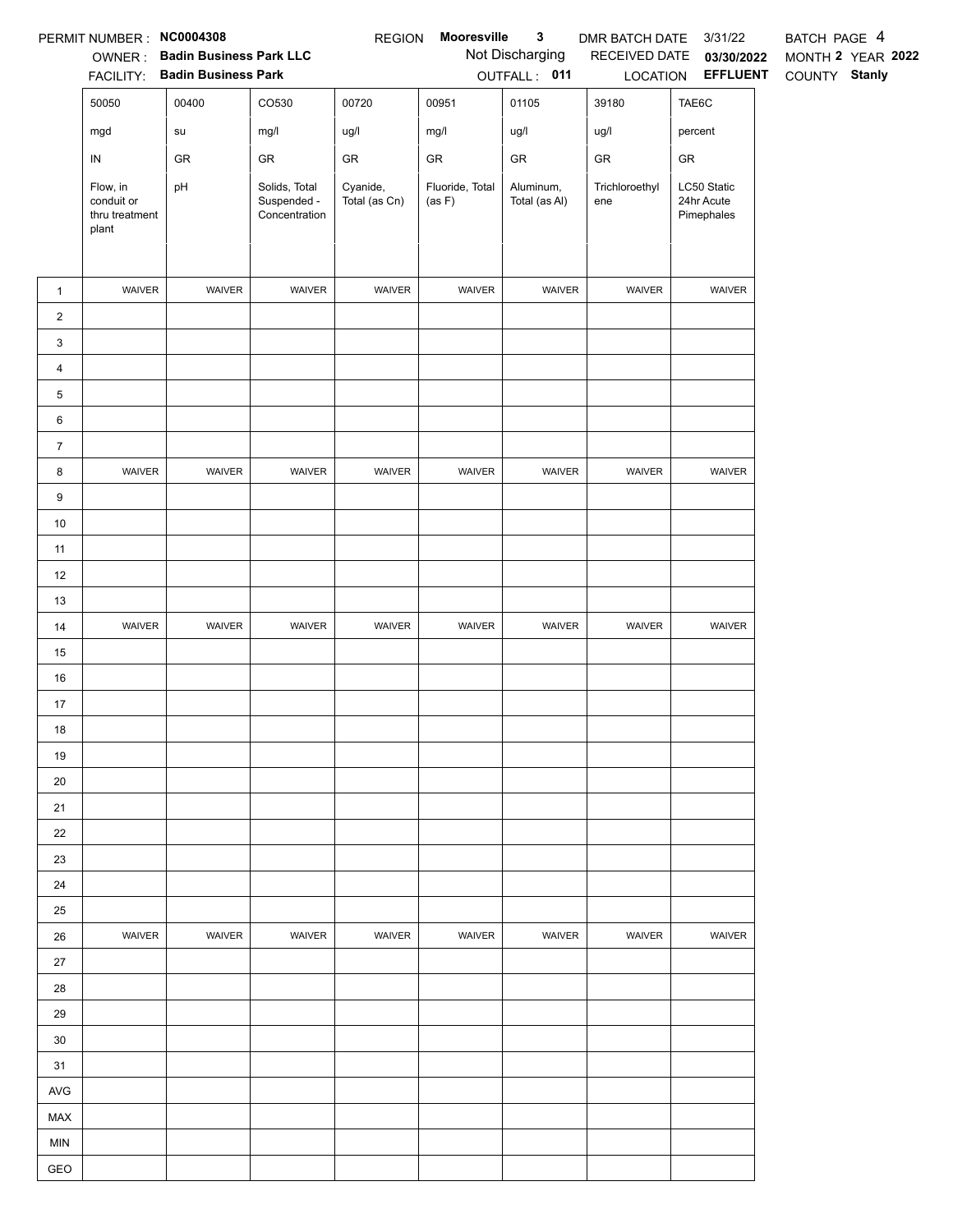|                  | PERMIT NUMBER: NC0004308                          | OWNER: Badin Business Park LLC<br>FACILITY: Badin Business Park |                                               |                           | REGION Mooresville        | $\mathbf{3}$<br>OUTFALL: 012 | DMR BATCH DATE 3/31/22<br>LOCATION | RECEIVED DATE 03/30/2022<br><b>EFFLUENT</b>    | BATCH PAGE 5<br>MONTH 2 YEAR 2022<br>COUNTY Stanly |
|------------------|---------------------------------------------------|-----------------------------------------------------------------|-----------------------------------------------|---------------------------|---------------------------|------------------------------|------------------------------------|------------------------------------------------|----------------------------------------------------|
|                  | 50050                                             | 00400                                                           | CO530                                         | 00720                     | 00951                     | 01105                        | 39180                              | TGP3B                                          |                                                    |
|                  | mgd                                               | su                                                              | mg/l                                          | ug/l                      | mg/l                      | ug/l                         | ug/l                               | pass/fail                                      |                                                    |
|                  | ${\sf IN}$                                        | GR                                                              | $\mathsf{CP}$                                 | ${\sf GR}$                | $\mathsf{CP}$             | $\mathsf{CP}$                | ${\sf GR}$                         | $\mathsf{CP}$                                  |                                                    |
|                  | Flow, in<br>conduit or<br>thru treatment<br>plant | pH                                                              | Solids, Total<br>Suspended -<br>Concentration | Cyanide,<br>Total (as Cn) | Fluoride, Total<br>(as F) | Aluminum,<br>Total (as Al)   | Trichloroethyl<br>ene              | Pass/Fail<br>Static<br>Renewal<br>7Day Chronic |                                                    |
| $\mathbf{1}$     | 0.00011                                           | $7.8\,$                                                         |                                               |                           |                           |                              |                                    |                                                |                                                    |
| $\overline{a}$   | 0.0001                                            |                                                                 |                                               | 31                        |                           |                              | $\leq$ 1                           |                                                |                                                    |
| 3                |                                                   |                                                                 |                                               |                           |                           |                              |                                    |                                                |                                                    |
| $\overline{4}$   |                                                   |                                                                 |                                               |                           |                           |                              |                                    |                                                |                                                    |
| 5                |                                                   |                                                                 |                                               |                           |                           |                              |                                    |                                                |                                                    |
| 6                |                                                   |                                                                 |                                               |                           |                           |                              |                                    |                                                |                                                    |
| $\boldsymbol{7}$ |                                                   |                                                                 |                                               |                           |                           |                              |                                    |                                                |                                                    |
| 8                | 0.0011                                            |                                                                 |                                               |                           |                           |                              |                                    |                                                |                                                    |
| 9                |                                                   |                                                                 |                                               |                           |                           |                              |                                    |                                                |                                                    |
| 10               |                                                   |                                                                 |                                               |                           |                           |                              |                                    |                                                |                                                    |
| 11               |                                                   |                                                                 |                                               |                           |                           |                              |                                    |                                                |                                                    |
| 12               |                                                   |                                                                 |                                               |                           |                           |                              |                                    |                                                |                                                    |
| 13               |                                                   |                                                                 |                                               |                           |                           |                              |                                    |                                                |                                                    |
| 14               | 0.000007                                          |                                                                 |                                               |                           |                           |                              |                                    |                                                |                                                    |
| 15               |                                                   |                                                                 |                                               |                           |                           |                              |                                    |                                                |                                                    |
| 16               |                                                   |                                                                 |                                               |                           |                           |                              |                                    |                                                |                                                    |
| 17               |                                                   |                                                                 |                                               |                           |                           |                              |                                    |                                                |                                                    |
| 18               |                                                   |                                                                 |                                               |                           |                           |                              |                                    |                                                |                                                    |
| 19               |                                                   |                                                                 |                                               |                           |                           |                              |                                    |                                                |                                                    |
| 20               |                                                   |                                                                 |                                               |                           |                           |                              |                                    |                                                |                                                    |
| 21               |                                                   |                                                                 |                                               |                           |                           |                              |                                    |                                                |                                                    |
| 22               |                                                   |                                                                 |                                               |                           |                           |                              |                                    |                                                |                                                    |
| 23               |                                                   |                                                                 |                                               |                           |                           |                              |                                    |                                                |                                                    |
| 24               |                                                   |                                                                 |                                               |                           |                           |                              |                                    |                                                |                                                    |
| 25               |                                                   |                                                                 |                                               |                           |                           |                              |                                    |                                                |                                                    |
| 26               | WAIVER                                            | WAIVER                                                          | WAIVER                                        | WAIVER                    | WAIVER                    | WAIVER                       | WAIVER                             | WAIVER                                         |                                                    |
| 27               |                                                   |                                                                 |                                               |                           |                           |                              |                                    |                                                |                                                    |
| 28               |                                                   |                                                                 |                                               |                           |                           |                              |                                    |                                                |                                                    |
| 29               |                                                   |                                                                 |                                               |                           |                           |                              |                                    |                                                |                                                    |
| 30               |                                                   |                                                                 |                                               |                           |                           |                              |                                    |                                                |                                                    |
| 31               |                                                   |                                                                 |                                               |                           |                           |                              |                                    |                                                |                                                    |
| AVG              | 0.000329                                          |                                                                 |                                               | 31                        |                           |                              | $\pmb{0}$                          |                                                |                                                    |
| MAX              | 0.0011                                            | $7.8\,$                                                         |                                               | 31                        |                           |                              | $\mathsf{O}\xspace$                |                                                |                                                    |
| <b>MIN</b>       | 0.000007                                          | $7.8\,$                                                         |                                               | 31                        |                           |                              | $\pmb{0}$                          |                                                |                                                    |
| GEO              |                                                   |                                                                 |                                               |                           |                           |                              |                                    |                                                |                                                    |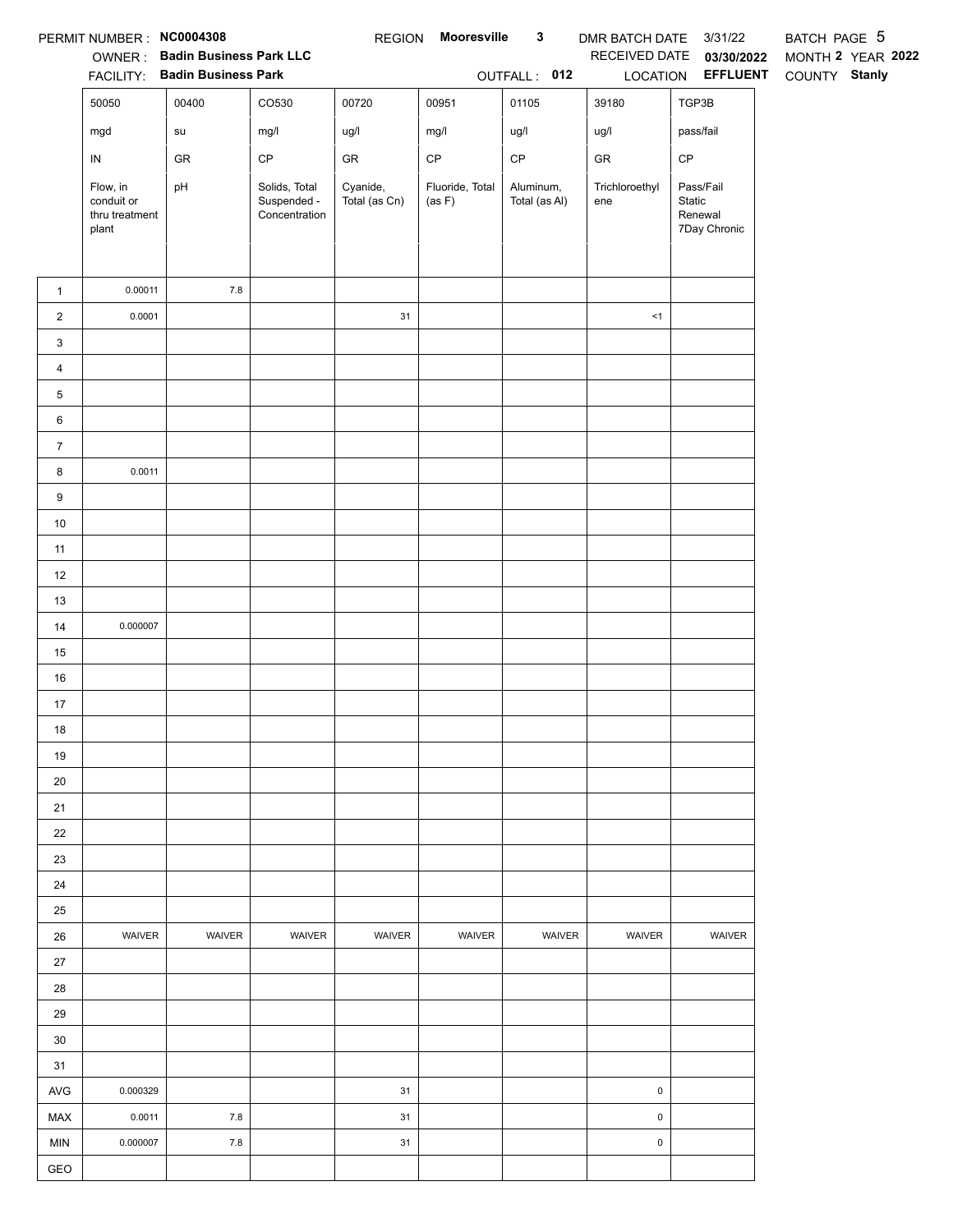|                 | PERMIT NUMBER: NC0004308                          |                                                                 |                                               | <b>REGION</b>             | Mooresville               | $\mathbf{3}$               | DMR BATCH DATE 3/31/22                  |                 | BATCH PAGE 6      |  |
|-----------------|---------------------------------------------------|-----------------------------------------------------------------|-----------------------------------------------|---------------------------|---------------------------|----------------------------|-----------------------------------------|-----------------|-------------------|--|
|                 |                                                   | OWNER: Badin Business Park LLC<br>FACILITY: Badin Business Park |                                               |                           |                           |                            | RECEIVED DATE                           | 03/30/2022      | MONTH 2 YEAR 2022 |  |
|                 |                                                   |                                                                 |                                               |                           |                           | OUTFALL: 013               | LOCATION                                | <b>EFFLUENT</b> | COUNTY Stanly     |  |
|                 | 50050                                             | 00400                                                           | CO530                                         | 00720                     | 00951                     | 01105                      | TAE6C                                   |                 |                   |  |
|                 | mgd                                               | su                                                              | mg/l                                          | ug/l                      | mg/l                      | mg/l                       | percent                                 |                 |                   |  |
|                 | ${\sf IN}$                                        | GR                                                              | $\mathsf{CP}$                                 | ${\sf GR}$                | $\mathsf{CP}$             | $\mathsf{CP}$              | $\mathsf{CP}$                           |                 |                   |  |
|                 | Flow, in<br>conduit or<br>thru treatment<br>plant | pH                                                              | Solids, Total<br>Suspended -<br>Concentration | Cyanide,<br>Total (as Cn) | Fluoride, Total<br>(as F) | Aluminum,<br>Total (as Al) | LC50 Static<br>24hr Acute<br>Pimephales |                 |                   |  |
|                 |                                                   |                                                                 | No Data                                       |                           | No Data                   | No Data                    |                                         |                 |                   |  |
| $\mathbf{1}$    | 0.01                                              | $7.6\,$                                                         |                                               |                           |                           |                            |                                         |                 |                   |  |
| $\overline{a}$  | 0.01                                              |                                                                 |                                               | $<\!6$                    |                           |                            |                                         |                 |                   |  |
| $\mathbf{3}$    |                                                   |                                                                 |                                               |                           |                           |                            |                                         |                 |                   |  |
| $\overline{4}$  |                                                   |                                                                 |                                               |                           |                           |                            |                                         |                 |                   |  |
| $5\phantom{.0}$ |                                                   |                                                                 |                                               |                           |                           |                            |                                         |                 |                   |  |
| $6\phantom{.0}$ |                                                   |                                                                 |                                               |                           |                           |                            |                                         |                 |                   |  |
| $\overline{7}$  |                                                   |                                                                 |                                               |                           |                           |                            |                                         |                 |                   |  |
| 8               | 0.047                                             |                                                                 |                                               |                           |                           |                            | >100                                    |                 |                   |  |
| 9               |                                                   |                                                                 |                                               |                           |                           |                            |                                         |                 |                   |  |
| $10$            |                                                   |                                                                 |                                               |                           |                           |                            |                                         |                 |                   |  |
| 11              |                                                   |                                                                 |                                               |                           |                           |                            |                                         |                 |                   |  |
| 12              |                                                   |                                                                 |                                               |                           |                           |                            |                                         |                 |                   |  |
| 13              |                                                   |                                                                 |                                               |                           |                           |                            |                                         |                 |                   |  |
| 14              | 0.01                                              |                                                                 |                                               |                           |                           |                            |                                         |                 |                   |  |
| 15              |                                                   |                                                                 |                                               |                           |                           |                            |                                         |                 |                   |  |
| $16\,$          |                                                   |                                                                 |                                               |                           |                           |                            |                                         |                 |                   |  |
| 17              |                                                   |                                                                 |                                               |                           |                           |                            |                                         |                 |                   |  |
| 18              |                                                   |                                                                 |                                               |                           |                           |                            |                                         |                 |                   |  |
| 19              |                                                   |                                                                 |                                               |                           |                           |                            |                                         |                 |                   |  |
| 20              |                                                   |                                                                 |                                               |                           |                           |                            |                                         |                 |                   |  |
| 21              |                                                   |                                                                 |                                               |                           |                           |                            |                                         |                 |                   |  |
| 22              |                                                   |                                                                 |                                               |                           |                           |                            |                                         |                 |                   |  |
| 23              |                                                   |                                                                 |                                               |                           |                           |                            |                                         |                 |                   |  |
| 24              |                                                   |                                                                 |                                               |                           |                           |                            |                                         |                 |                   |  |
| 25              |                                                   |                                                                 |                                               |                           |                           |                            |                                         |                 |                   |  |
| 26              | 0.0073                                            |                                                                 |                                               |                           |                           |                            |                                         |                 |                   |  |
| 27              |                                                   |                                                                 |                                               |                           |                           |                            |                                         |                 |                   |  |
| 28              |                                                   |                                                                 |                                               |                           |                           |                            |                                         |                 |                   |  |
| 29              |                                                   |                                                                 |                                               |                           |                           |                            |                                         |                 |                   |  |
| $30\,$          |                                                   |                                                                 |                                               |                           |                           |                            |                                         |                 |                   |  |
| 31              |                                                   |                                                                 |                                               |                           |                           |                            |                                         |                 |                   |  |
| AVG             | 0.01686                                           |                                                                 |                                               | $\mathsf 0$               |                           |                            | 100                                     |                 |                   |  |
| MAX             | 0.047                                             | 7.6                                                             |                                               | $\mathsf 0$               |                           |                            | 100                                     |                 |                   |  |
| <b>MIN</b>      | 0.0073                                            | 7.6                                                             |                                               | $\pmb{0}$                 |                           |                            | 100                                     |                 |                   |  |
| GEO             |                                                   |                                                                 |                                               |                           |                           |                            |                                         |                 |                   |  |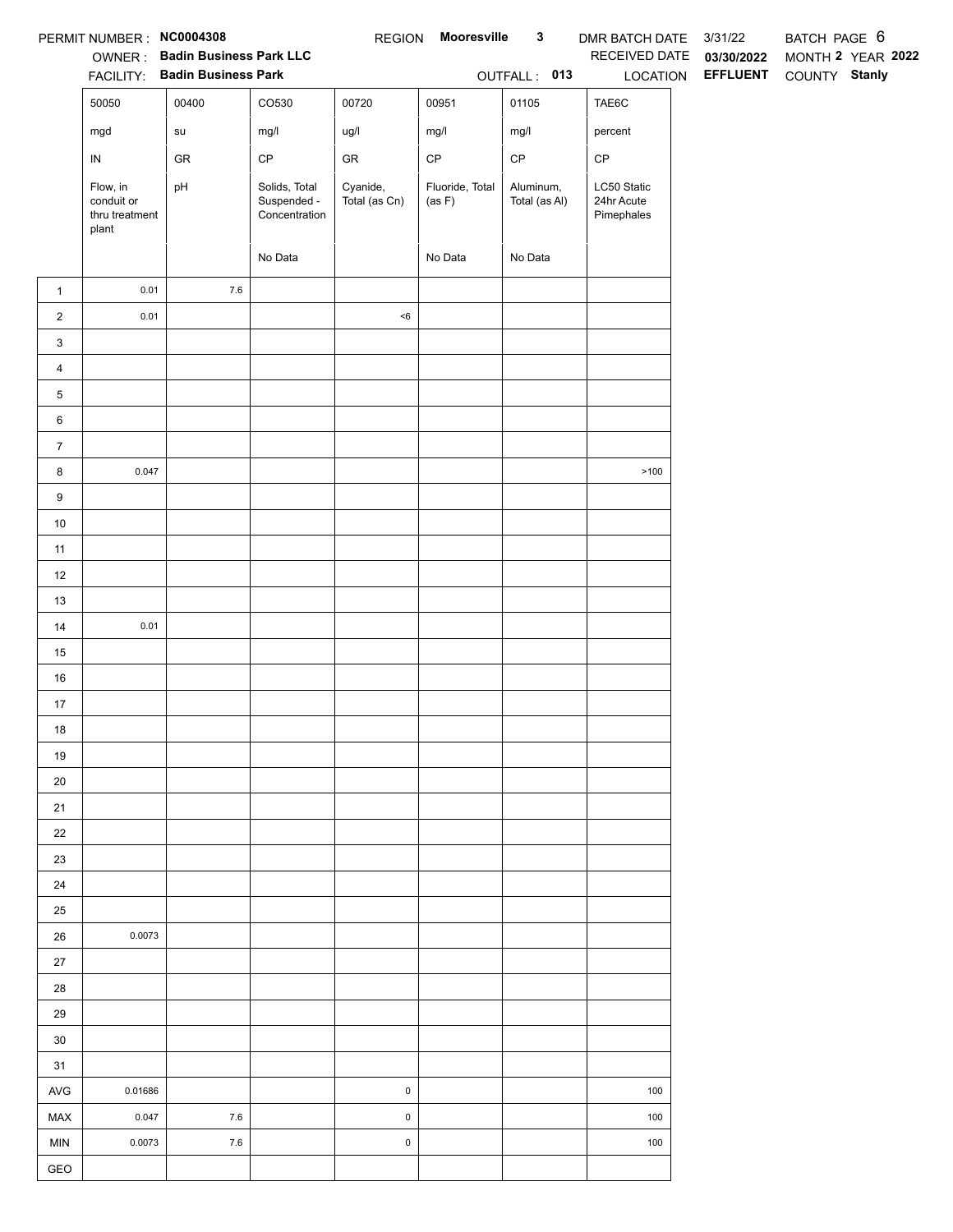|                | PERMIT NUMBER: NC0004308                      |                                                  |                           | <b>REGION</b>             | Mooresville                | $\mathbf{3}$    | DMR BATCH DATE           | 3/31/22                         | BATCH PAGE 7 |                   |
|----------------|-----------------------------------------------|--------------------------------------------------|---------------------------|---------------------------|----------------------------|-----------------|--------------------------|---------------------------------|--------------|-------------------|
|                |                                               | OWNER: Badin Business Park LLC                   |                           |                           |                            | Not Discharging | RECEIVED DATE 03/30/2022 |                                 |              | MONTH 2 YEAR 2022 |
|                |                                               | FACILITY: Badin Business Park                    |                           |                           |                            | OUTFALL: 017    |                          | LOCATION EFFLUENT COUNTY Stanly |              |                   |
|                | CO530                                         | 00340                                            | 00720                     | 00951                     | 01105                      | 46529           |                          |                                 |              |                   |
|                | mg/l                                          | mg/l                                             | mg/l                      | mg/l                      | mg/l                       | inches          |                          |                                 |              |                   |
|                | ${\sf GR}$                                    | GR                                               | ${\sf GR}$                | ${\sf GR}$                | ${\sf GR}$                 | ${\sf GR}$      |                          |                                 |              |                   |
|                | Solids, Total<br>Suspended -<br>Concentration | Oxygen<br>Demand,<br>Chem. (High<br>Level) (COD) | Cyanide,<br>Total (as Cn) | Fluoride, Total<br>(as F) | Aluminum,<br>Total (as Al) | Rainfall        |                          |                                 |              |                   |
| $\mathbf{1}$   | WAIVER                                        | WAIVER                                           | WAIVER                    | WAIVER                    | WAIVER                     | WAIVER          |                          |                                 |              |                   |
| $\overline{2}$ |                                               |                                                  |                           |                           |                            |                 |                          |                                 |              |                   |
| $\mathbf{3}$   |                                               |                                                  |                           |                           |                            |                 |                          |                                 |              |                   |
| $\overline{4}$ |                                               |                                                  |                           |                           |                            |                 |                          |                                 |              |                   |
| $\,$ 5 $\,$    |                                               |                                                  |                           |                           |                            |                 |                          |                                 |              |                   |
| 6              |                                               |                                                  |                           |                           |                            |                 |                          |                                 |              |                   |
| $\overline{7}$ |                                               |                                                  |                           |                           |                            |                 |                          |                                 |              |                   |
| 8              | WAIVER                                        | WAIVER                                           | WAIVER                    | WAIVER                    | WAIVER                     | WAIVER          |                          |                                 |              |                   |
| $9\,$          |                                               |                                                  |                           |                           |                            |                 |                          |                                 |              |                   |
| 10             |                                               |                                                  |                           |                           |                            |                 |                          |                                 |              |                   |
| 11             |                                               |                                                  |                           |                           |                            |                 |                          |                                 |              |                   |
| 12             |                                               |                                                  |                           |                           |                            |                 |                          |                                 |              |                   |
| 13             | WAIVER                                        | WAIVER                                           | WAIVER                    | WAIVER                    | WAIVER                     | WAIVER          |                          |                                 |              |                   |
| 14<br>15       |                                               |                                                  |                           |                           |                            |                 |                          |                                 |              |                   |
| 16             |                                               |                                                  |                           |                           |                            |                 |                          |                                 |              |                   |
| 17             |                                               |                                                  |                           |                           |                            |                 |                          |                                 |              |                   |
| 18             |                                               |                                                  |                           |                           |                            |                 |                          |                                 |              |                   |
| 19             |                                               |                                                  |                           |                           |                            |                 |                          |                                 |              |                   |
| 20             |                                               |                                                  |                           |                           |                            |                 |                          |                                 |              |                   |
| 21             |                                               |                                                  |                           |                           |                            |                 |                          |                                 |              |                   |
| 22             |                                               |                                                  |                           |                           |                            |                 |                          |                                 |              |                   |
| 23             |                                               |                                                  |                           |                           |                            |                 |                          |                                 |              |                   |
| 24             |                                               |                                                  |                           |                           |                            |                 |                          |                                 |              |                   |
| 25             |                                               |                                                  |                           |                           |                            |                 |                          |                                 |              |                   |
| 26             | <b>WAIVER</b>                                 | WAIVER                                           | <b>WAIVER</b>             | WAIVER                    | <b>WAIVER</b>              | <b>WAIVER</b>   |                          |                                 |              |                   |
| 27             |                                               |                                                  |                           |                           |                            |                 |                          |                                 |              |                   |
| 28             |                                               |                                                  |                           |                           |                            |                 |                          |                                 |              |                   |
| 29             |                                               |                                                  |                           |                           |                            |                 |                          |                                 |              |                   |
| 30             |                                               |                                                  |                           |                           |                            |                 |                          |                                 |              |                   |
| 31<br>AVG      |                                               |                                                  |                           |                           |                            |                 |                          |                                 |              |                   |
| MAX            |                                               |                                                  |                           |                           |                            |                 |                          |                                 |              |                   |
| <b>MIN</b>     |                                               |                                                  |                           |                           |                            |                 |                          |                                 |              |                   |
| GEO            |                                               |                                                  |                           |                           |                            |                 |                          |                                 |              |                   |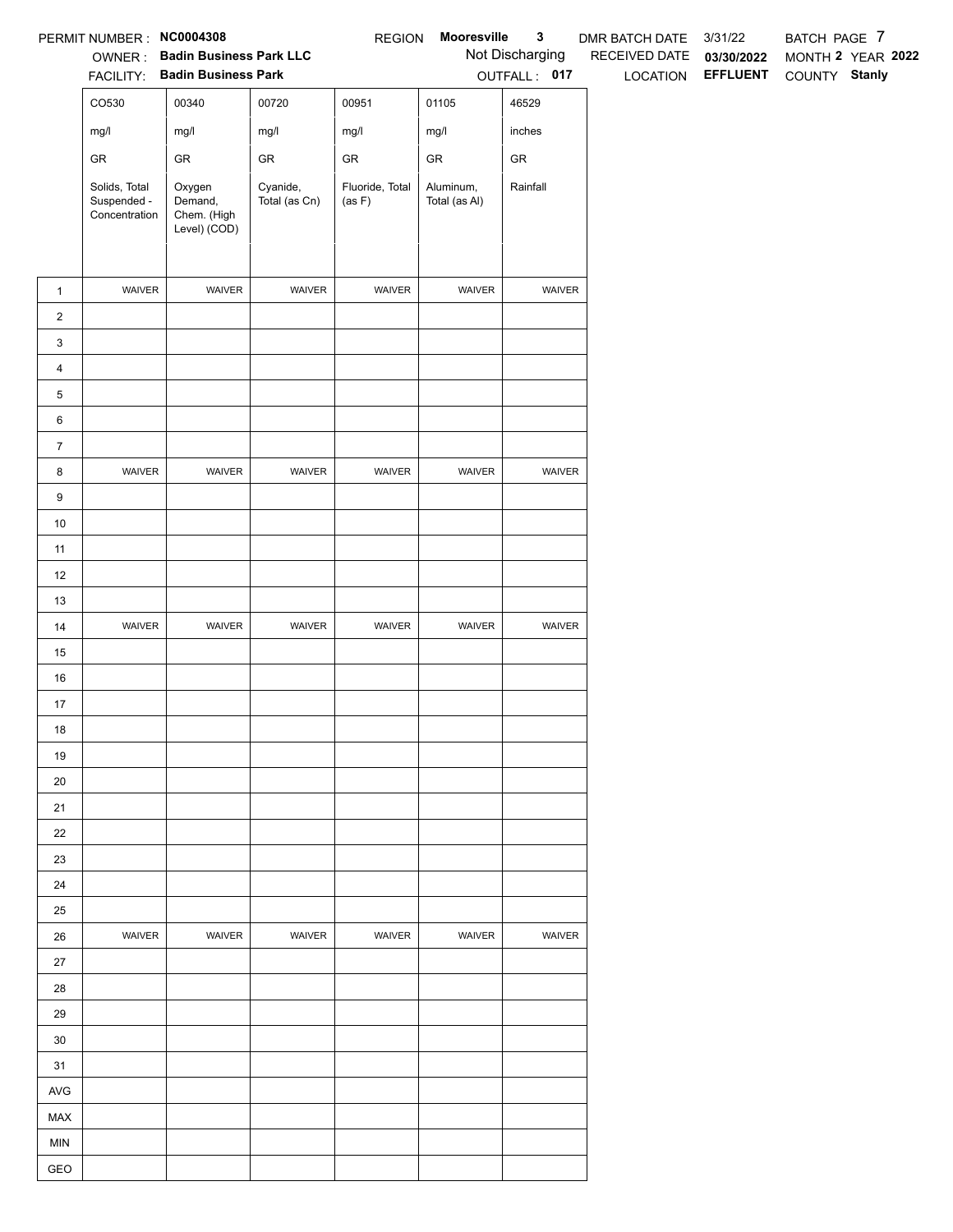|                   | PERMIT NUMBER: NC0004308                      |                                                  |                           | <b>REGION</b>             | Mooresville                | $\mathbf{3}$    | DMR BATCH DATE 3/31/22   |                   | BATCH PAGE 8      |
|-------------------|-----------------------------------------------|--------------------------------------------------|---------------------------|---------------------------|----------------------------|-----------------|--------------------------|-------------------|-------------------|
|                   |                                               | OWNER: Badin Business Park LLC                   |                           |                           |                            | Not Discharging | RECEIVED DATE 03/30/2022 |                   | MONTH 2 YEAR 2022 |
|                   |                                               | FACILITY: Badin Business Park                    |                           |                           |                            | OUTFALL: 018    |                          | LOCATION EFFLUENT | COUNTY Stanly     |
|                   | CO530                                         | 00340                                            | 00720                     | 00951                     | 01105                      | 46529           |                          |                   |                   |
|                   | mg/l                                          | mg/l                                             | mg/l                      | mg/l                      | mg/l                       | inches          |                          |                   |                   |
|                   | ${\sf GR}$                                    | GR                                               | GR                        | ${\sf GR}$                | GR                         | ${\sf GR}$      |                          |                   |                   |
|                   | Solids, Total<br>Suspended -<br>Concentration | Oxygen<br>Demand,<br>Chem. (High<br>Level) (COD) | Cyanide,<br>Total (as Cn) | Fluoride, Total<br>(as F) | Aluminum,<br>Total (as Al) | Rainfall        |                          |                   |                   |
| $\mathbf{1}$      | WAIVER                                        | WAIVER                                           | WAIVER                    | WAIVER                    | WAIVER                     | WAIVER          |                          |                   |                   |
| $\overline{2}$    |                                               |                                                  |                           |                           |                            |                 |                          |                   |                   |
| 3                 |                                               |                                                  |                           |                           |                            |                 |                          |                   |                   |
| $\overline{4}$    |                                               |                                                  |                           |                           |                            |                 |                          |                   |                   |
| 5                 |                                               |                                                  |                           |                           |                            |                 |                          |                   |                   |
| 6                 |                                               |                                                  |                           |                           |                            |                 |                          |                   |                   |
| $\overline{7}$    |                                               |                                                  |                           |                           |                            |                 |                          |                   |                   |
| 8                 | WAIVER                                        | WAIVER                                           | WAIVER                    | WAIVER                    | WAIVER                     | WAIVER          |                          |                   |                   |
| 9                 |                                               |                                                  |                           |                           |                            |                 |                          |                   |                   |
| 10                |                                               |                                                  |                           |                           |                            |                 |                          |                   |                   |
| 11                |                                               |                                                  |                           |                           |                            |                 |                          |                   |                   |
| 12                |                                               |                                                  |                           |                           |                            |                 |                          |                   |                   |
| 13                |                                               |                                                  |                           |                           |                            |                 |                          |                   |                   |
| 14                | WAIVER                                        | WAIVER                                           | WAIVER                    | WAIVER                    | WAIVER                     | WAIVER          |                          |                   |                   |
| 15                |                                               |                                                  |                           |                           |                            |                 |                          |                   |                   |
| 16                |                                               |                                                  |                           |                           |                            |                 |                          |                   |                   |
| 17                |                                               |                                                  |                           |                           |                            |                 |                          |                   |                   |
| 18                |                                               |                                                  |                           |                           |                            |                 |                          |                   |                   |
| 19                |                                               |                                                  |                           |                           |                            |                 |                          |                   |                   |
| 20                |                                               |                                                  |                           |                           |                            |                 |                          |                   |                   |
| 21                |                                               |                                                  |                           |                           |                            |                 |                          |                   |                   |
| 22                |                                               |                                                  |                           |                           |                            |                 |                          |                   |                   |
| 23                |                                               |                                                  |                           |                           |                            |                 |                          |                   |                   |
| 24                |                                               |                                                  |                           |                           |                            |                 |                          |                   |                   |
| 25                |                                               |                                                  |                           |                           |                            |                 |                          |                   |                   |
| 26                | WAIVER                                        | WAIVER                                           | WAIVER                    | WAIVER                    | WAIVER                     | WAIVER          |                          |                   |                   |
| 27                |                                               |                                                  |                           |                           |                            |                 |                          |                   |                   |
| 28                |                                               |                                                  |                           |                           |                            |                 |                          |                   |                   |
| 29                |                                               |                                                  |                           |                           |                            |                 |                          |                   |                   |
| 30                |                                               |                                                  |                           |                           |                            |                 |                          |                   |                   |
| 31                |                                               |                                                  |                           |                           |                            |                 |                          |                   |                   |
| <b>AVG</b>        |                                               |                                                  |                           |                           |                            |                 |                          |                   |                   |
| MAX               |                                               |                                                  |                           |                           |                            |                 |                          |                   |                   |
| <b>MIN</b><br>GEO |                                               |                                                  |                           |                           |                            |                 |                          |                   |                   |
|                   |                                               |                                                  |                           |                           |                            |                 |                          |                   |                   |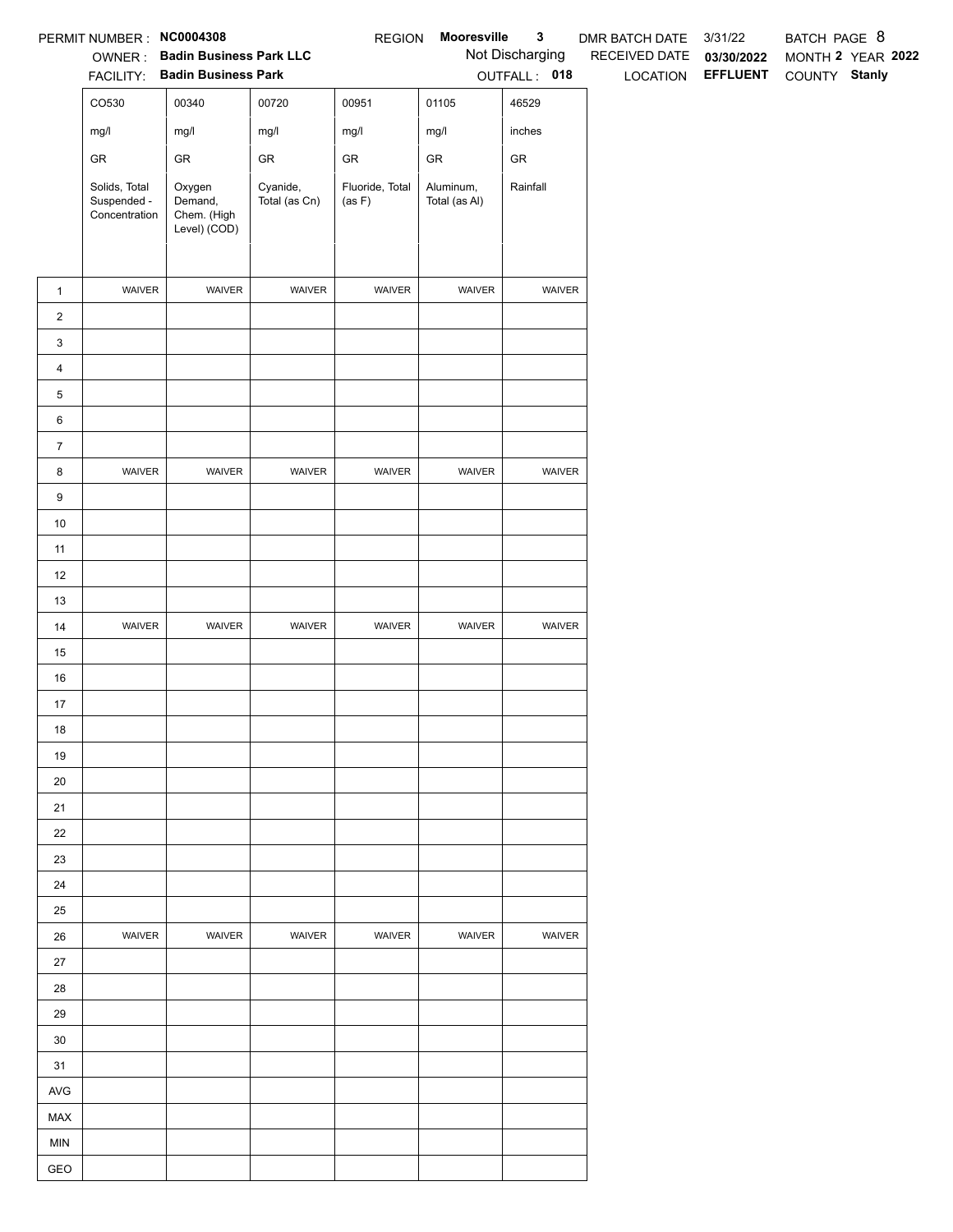|                 | PERMIT NUMBER : NC0004308                         |                                |                                               | <b>REGION</b>             | Mooresville               | $\mathbf{3}$               | DMR BATCH DATE | 3/31/22                                 | BATCH PAGE 9      |
|-----------------|---------------------------------------------------|--------------------------------|-----------------------------------------------|---------------------------|---------------------------|----------------------------|----------------|-----------------------------------------|-------------------|
|                 | OWNER:                                            | <b>Badin Business Park LLC</b> |                                               |                           |                           | Not Discharging            | RECEIVED DATE  | 03/30/2022                              | MONTH 2 YEAR 2022 |
|                 |                                                   | FACILITY: Badin Business Park  |                                               |                           |                           | OUTFALL: 019               |                | LOCATION <b>EFFLUENT</b>                | COUNTY Stanly     |
|                 | 50050                                             | 00400                          | CO530                                         | 00720                     | 00951                     | 01105                      | 46529          | TAE6C                                   |                   |
|                 | mgd                                               | su                             | mg/l                                          | ug/l                      | mg/l                      | ug/l                       | inches         | percent                                 |                   |
|                 | ${\sf IN}$                                        | GR                             | GR                                            | ${\sf GR}$                | ${\sf GR}$                | ${\sf GR}$                 | CA             | ${\sf GR}$                              |                   |
|                 | Flow, in<br>conduit or<br>thru treatment<br>plant | pH                             | Solids, Total<br>Suspended -<br>Concentration | Cyanide,<br>Total (as Cn) | Fluoride, Total<br>(as F) | Aluminum,<br>Total (as Al) | Rainfall       | LC50 Static<br>24hr Acute<br>Pimephales |                   |
| $\mathbf{1}$    | WAIVER                                            | WAIVER                         | WAIVER                                        | WAIVER                    | WAIVER                    | WAIVER                     | WAIVER         | WAIVER                                  |                   |
| $\overline{2}$  |                                                   |                                |                                               |                           |                           |                            |                |                                         |                   |
| $\mathbf{3}$    |                                                   |                                |                                               |                           |                           |                            |                |                                         |                   |
| $\overline{4}$  |                                                   |                                |                                               |                           |                           |                            |                |                                         |                   |
| $5\phantom{.0}$ |                                                   |                                |                                               |                           |                           |                            |                |                                         |                   |
| $\,6\,$         |                                                   |                                |                                               |                           |                           |                            |                |                                         |                   |
| $\overline{7}$  |                                                   |                                |                                               |                           |                           |                            |                |                                         |                   |
| 8               | WAIVER                                            | WAIVER                         | WAIVER                                        | WAIVER                    | WAIVER                    | WAIVER                     | WAIVER         | WAIVER                                  |                   |
| 9               |                                                   |                                |                                               |                           |                           |                            |                |                                         |                   |
| 10              |                                                   |                                |                                               |                           |                           |                            |                |                                         |                   |
| 11              |                                                   |                                |                                               |                           |                           |                            |                |                                         |                   |
| 12              |                                                   |                                |                                               |                           |                           |                            |                |                                         |                   |
| 13              |                                                   |                                |                                               |                           |                           |                            |                |                                         |                   |
| 14              | WAIVER                                            | WAIVER                         | WAIVER                                        | WAIVER                    | WAIVER                    | WAIVER                     | WAIVER         | WAIVER                                  |                   |
| 15              |                                                   |                                |                                               |                           |                           |                            |                |                                         |                   |
| $16\,$          |                                                   |                                |                                               |                           |                           |                            |                |                                         |                   |
| 17              |                                                   |                                |                                               |                           |                           |                            |                |                                         |                   |
| $18$            |                                                   |                                |                                               |                           |                           |                            |                |                                         |                   |
| 19              |                                                   |                                |                                               |                           |                           |                            |                |                                         |                   |
| 20              |                                                   |                                |                                               |                           |                           |                            |                |                                         |                   |
| 21              |                                                   |                                |                                               |                           |                           |                            |                |                                         |                   |
| 22              |                                                   |                                |                                               |                           |                           |                            |                |                                         |                   |
| 23              |                                                   |                                |                                               |                           |                           |                            |                |                                         |                   |
| 24              |                                                   |                                |                                               |                           |                           |                            |                |                                         |                   |
| 25              |                                                   |                                |                                               |                           |                           |                            |                |                                         |                   |
| 26              |                                                   |                                |                                               |                           |                           |                            |                |                                         |                   |
| 27              |                                                   |                                |                                               |                           |                           |                            |                |                                         |                   |
| 28              |                                                   |                                |                                               |                           |                           |                            |                |                                         |                   |
| 29<br>30        |                                                   |                                |                                               |                           |                           |                            |                |                                         |                   |
| 31              |                                                   |                                |                                               |                           |                           |                            |                |                                         |                   |
| AVG             |                                                   |                                |                                               |                           |                           |                            |                |                                         |                   |
| MAX             |                                                   |                                |                                               |                           |                           |                            |                |                                         |                   |
| <b>MIN</b>      |                                                   |                                |                                               |                           |                           |                            |                |                                         |                   |
| GEO             |                                                   |                                |                                               |                           |                           |                            |                |                                         |                   |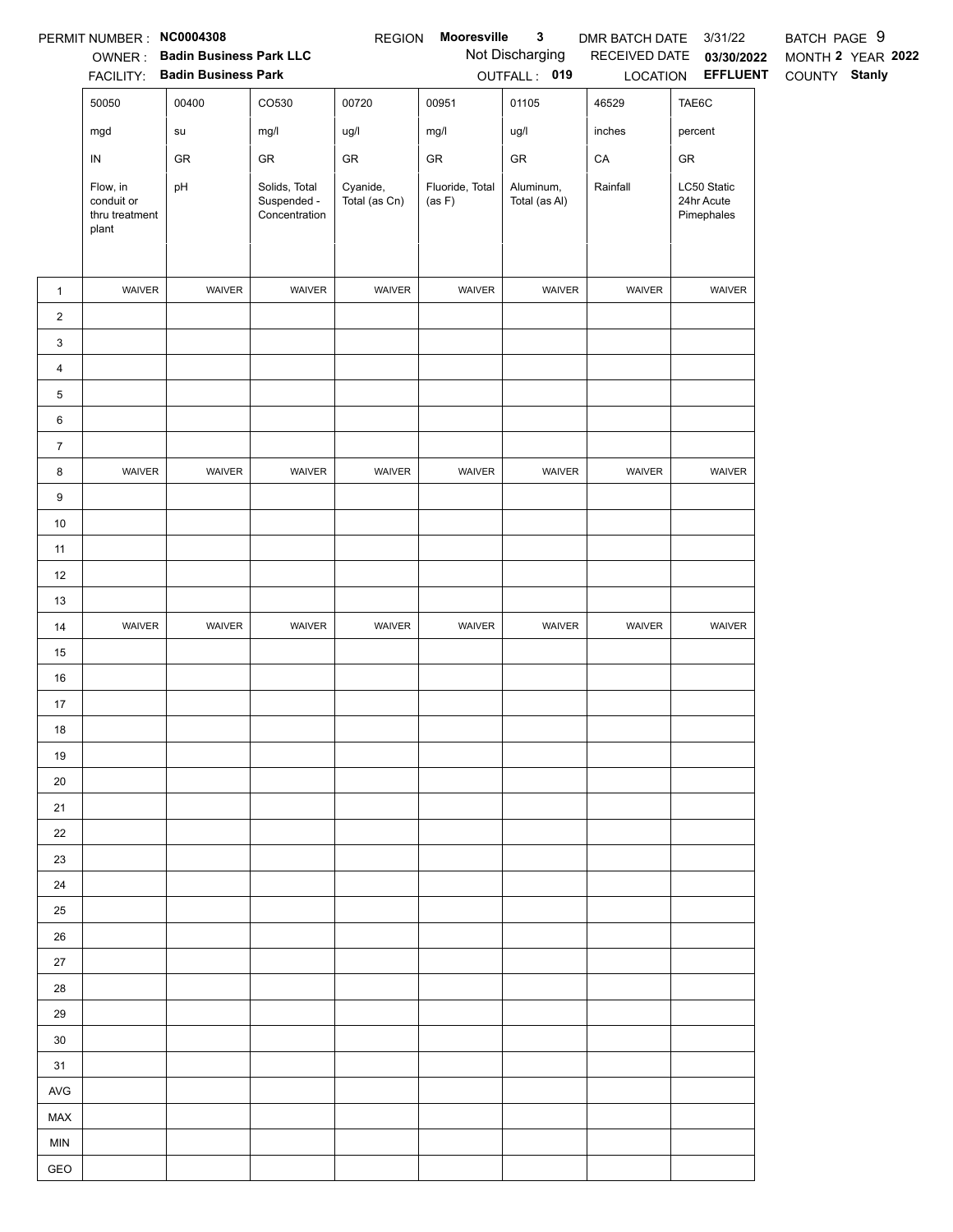|                | PERMIT NUMBER: NC0004308                      |                                                  |                           | <b>REGION</b>             | Mooresville                | $\mathbf{3}$    | DMR BATCH DATE           | 3/31/22                         | BATCH PAGE 10 |                   |
|----------------|-----------------------------------------------|--------------------------------------------------|---------------------------|---------------------------|----------------------------|-----------------|--------------------------|---------------------------------|---------------|-------------------|
|                |                                               | OWNER: Badin Business Park LLC                   |                           |                           |                            | Not Discharging | RECEIVED DATE 03/30/2022 |                                 |               | MONTH 2 YEAR 2022 |
|                |                                               | FACILITY: Badin Business Park                    |                           |                           |                            | OUTFALL: 020    |                          | LOCATION EFFLUENT COUNTY Stanly |               |                   |
|                | CO530                                         | 00340                                            | 00720                     | 00951                     | 01105                      | 46529           |                          |                                 |               |                   |
|                | mg/l                                          | mg/l                                             | mg/l                      | mg/l                      | mg/l                       | inches          |                          |                                 |               |                   |
|                | ${\sf GR}$                                    | GR                                               | ${\sf GR}$                | ${\sf GR}$                | ${\sf GR}$                 | ${\sf GR}$      |                          |                                 |               |                   |
|                | Solids, Total<br>Suspended -<br>Concentration | Oxygen<br>Demand,<br>Chem. (High<br>Level) (COD) | Cyanide,<br>Total (as Cn) | Fluoride, Total<br>(as F) | Aluminum,<br>Total (as Al) | Rainfall        |                          |                                 |               |                   |
| $\mathbf{1}$   | WAIVER                                        | WAIVER                                           | WAIVER                    | WAIVER                    | WAIVER                     | WAIVER          |                          |                                 |               |                   |
| $\overline{2}$ |                                               |                                                  |                           |                           |                            |                 |                          |                                 |               |                   |
| $\mathbf{3}$   |                                               |                                                  |                           |                           |                            |                 |                          |                                 |               |                   |
| $\overline{4}$ |                                               |                                                  |                           |                           |                            |                 |                          |                                 |               |                   |
| $\,$ 5 $\,$    |                                               |                                                  |                           |                           |                            |                 |                          |                                 |               |                   |
| 6              |                                               |                                                  |                           |                           |                            |                 |                          |                                 |               |                   |
| $\overline{7}$ |                                               |                                                  |                           |                           |                            |                 |                          |                                 |               |                   |
| 8              | WAIVER                                        | WAIVER                                           | WAIVER                    | WAIVER                    | WAIVER                     | WAIVER          |                          |                                 |               |                   |
| $9\,$          |                                               |                                                  |                           |                           |                            |                 |                          |                                 |               |                   |
| 10             |                                               |                                                  |                           |                           |                            |                 |                          |                                 |               |                   |
| 11             |                                               |                                                  |                           |                           |                            |                 |                          |                                 |               |                   |
| 12             |                                               |                                                  |                           |                           |                            |                 |                          |                                 |               |                   |
| 13             |                                               |                                                  |                           |                           |                            |                 |                          |                                 |               |                   |
| 14             | WAIVER                                        | WAIVER                                           | WAIVER                    | WAIVER                    | WAIVER                     | WAIVER          |                          |                                 |               |                   |
| 15             |                                               |                                                  |                           |                           |                            |                 |                          |                                 |               |                   |
| 16             |                                               |                                                  |                           |                           |                            |                 |                          |                                 |               |                   |
| 17             |                                               |                                                  |                           |                           |                            |                 |                          |                                 |               |                   |
| 18             |                                               |                                                  |                           |                           |                            |                 |                          |                                 |               |                   |
| 19             |                                               |                                                  |                           |                           |                            |                 |                          |                                 |               |                   |
| 20             |                                               |                                                  |                           |                           |                            |                 |                          |                                 |               |                   |
| 21             |                                               |                                                  |                           |                           |                            |                 |                          |                                 |               |                   |
| 22             |                                               |                                                  |                           |                           |                            |                 |                          |                                 |               |                   |
| 23             |                                               |                                                  |                           |                           |                            |                 |                          |                                 |               |                   |
| 24<br>25       |                                               |                                                  |                           |                           |                            |                 |                          |                                 |               |                   |
| 26             | <b>WAIVER</b>                                 | WAIVER                                           | <b>WAIVER</b>             | WAIVER                    | <b>WAIVER</b>              | <b>WAIVER</b>   |                          |                                 |               |                   |
| 27             |                                               |                                                  |                           |                           |                            |                 |                          |                                 |               |                   |
| 28             |                                               |                                                  |                           |                           |                            |                 |                          |                                 |               |                   |
| 29             |                                               |                                                  |                           |                           |                            |                 |                          |                                 |               |                   |
| 30             |                                               |                                                  |                           |                           |                            |                 |                          |                                 |               |                   |
| 31             |                                               |                                                  |                           |                           |                            |                 |                          |                                 |               |                   |
| AVG            |                                               |                                                  |                           |                           |                            |                 |                          |                                 |               |                   |
| MAX            |                                               |                                                  |                           |                           |                            |                 |                          |                                 |               |                   |
| <b>MIN</b>     |                                               |                                                  |                           |                           |                            |                 |                          |                                 |               |                   |
| GEO            |                                               |                                                  |                           |                           |                            |                 |                          |                                 |               |                   |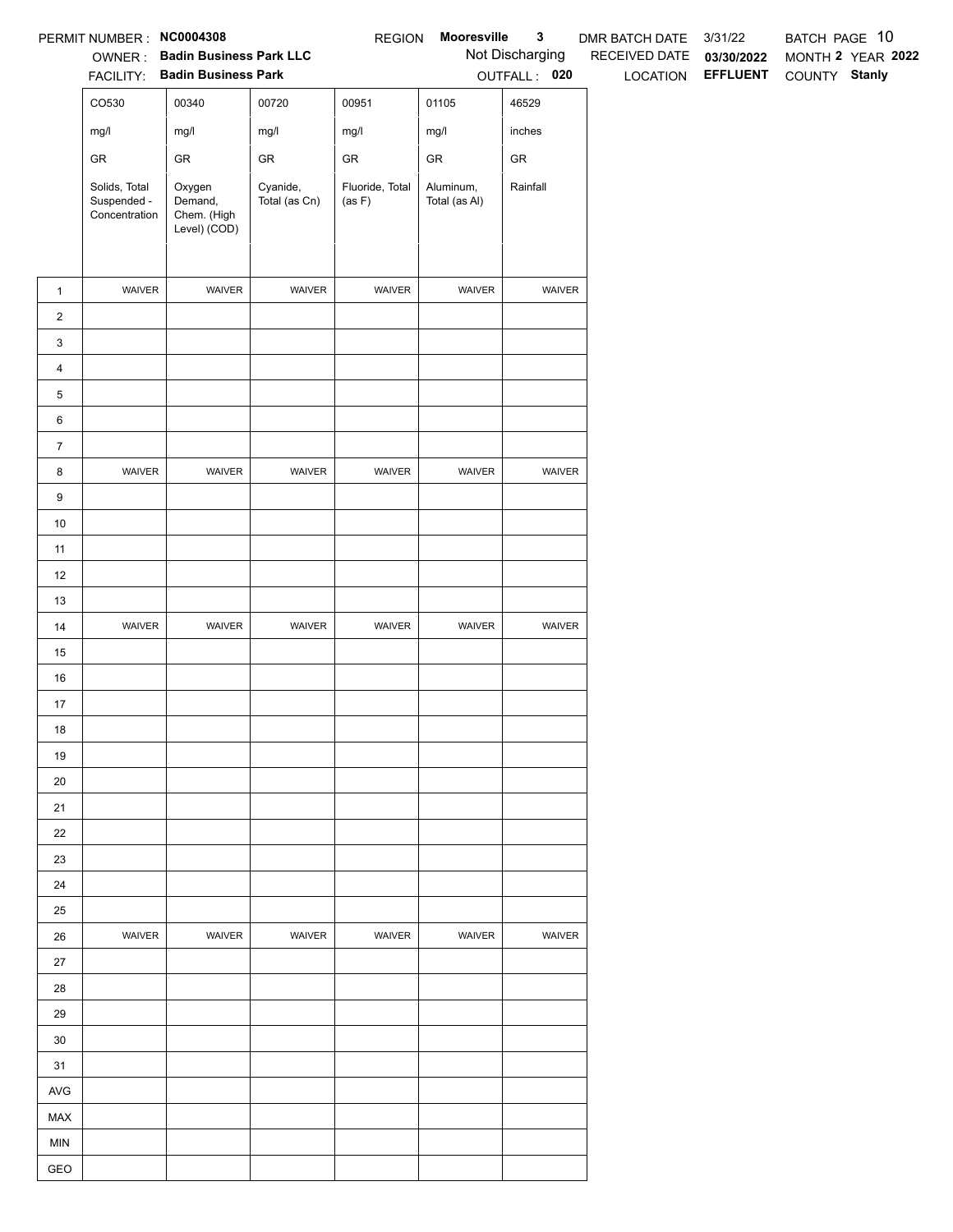|                | PERMIT NUMBER: NC0004308                      |                                                  |                           | <b>REGION</b>             | Mooresville                | $\mathbf{3}$    | DMR BATCH DATE           | 3/31/22                         | BATCH PAGE 11 |                   |
|----------------|-----------------------------------------------|--------------------------------------------------|---------------------------|---------------------------|----------------------------|-----------------|--------------------------|---------------------------------|---------------|-------------------|
|                |                                               | OWNER: Badin Business Park LLC                   |                           |                           |                            | Not Discharging | RECEIVED DATE 03/30/2022 |                                 |               | MONTH 2 YEAR 2022 |
|                |                                               | FACILITY: Badin Business Park                    |                           |                           |                            | OUTFALL: 022    |                          | LOCATION EFFLUENT COUNTY Stanly |               |                   |
|                | CO530                                         | 00340                                            | 00720                     | 00951                     | 01105                      | 46529           |                          |                                 |               |                   |
|                | mg/l                                          | mg/l                                             | mg/l                      | mg/l                      | mg/l                       | inches          |                          |                                 |               |                   |
|                | ${\sf GR}$                                    | ${\sf GR}$                                       | ${\sf GR}$                | ${\sf GR}$                | ${\sf GR}$                 | ${\sf GR}$      |                          |                                 |               |                   |
|                | Solids, Total<br>Suspended -<br>Concentration | Oxygen<br>Demand,<br>Chem. (High<br>Level) (COD) | Cyanide,<br>Total (as Cn) | Fluoride, Total<br>(as F) | Aluminum,<br>Total (as Al) | Rainfall        |                          |                                 |               |                   |
| $\mathbf{1}$   | WAIVER                                        | WAIVER                                           | WAIVER                    | WAIVER                    | WAIVER                     | WAIVER          |                          |                                 |               |                   |
| $\overline{2}$ |                                               |                                                  |                           |                           |                            |                 |                          |                                 |               |                   |
| $\mathbf{3}$   |                                               |                                                  |                           |                           |                            |                 |                          |                                 |               |                   |
| $\overline{4}$ |                                               |                                                  |                           |                           |                            |                 |                          |                                 |               |                   |
| $\,$ 5 $\,$    |                                               |                                                  |                           |                           |                            |                 |                          |                                 |               |                   |
| 6              |                                               |                                                  |                           |                           |                            |                 |                          |                                 |               |                   |
| $\overline{7}$ |                                               |                                                  |                           |                           |                            |                 |                          |                                 |               |                   |
| 8              | WAIVER                                        | WAIVER                                           | WAIVER                    | WAIVER                    | WAIVER                     | WAIVER          |                          |                                 |               |                   |
| $9\,$          |                                               |                                                  |                           |                           |                            |                 |                          |                                 |               |                   |
| 10             |                                               |                                                  |                           |                           |                            |                 |                          |                                 |               |                   |
| 11             |                                               |                                                  |                           |                           |                            |                 |                          |                                 |               |                   |
| 12             |                                               |                                                  |                           |                           |                            |                 |                          |                                 |               |                   |
| 13             |                                               |                                                  |                           |                           |                            |                 |                          |                                 |               |                   |
| 14             | WAIVER                                        | WAIVER                                           | WAIVER                    | WAIVER                    | WAIVER                     | WAIVER          |                          |                                 |               |                   |
| 15             |                                               |                                                  |                           |                           |                            |                 |                          |                                 |               |                   |
| 16             |                                               |                                                  |                           |                           |                            |                 |                          |                                 |               |                   |
| 17             |                                               |                                                  |                           |                           |                            |                 |                          |                                 |               |                   |
| 18             |                                               |                                                  |                           |                           |                            |                 |                          |                                 |               |                   |
| 19             |                                               |                                                  |                           |                           |                            |                 |                          |                                 |               |                   |
| 20             |                                               |                                                  |                           |                           |                            |                 |                          |                                 |               |                   |
| 21             |                                               |                                                  |                           |                           |                            |                 |                          |                                 |               |                   |
| 22             |                                               |                                                  |                           |                           |                            |                 |                          |                                 |               |                   |
| 23             |                                               |                                                  |                           |                           |                            |                 |                          |                                 |               |                   |
| 24<br>25       |                                               |                                                  |                           |                           |                            |                 |                          |                                 |               |                   |
| 26             | <b>WAIVER</b>                                 | WAIVER                                           | <b>WAIVER</b>             | WAIVER                    | <b>WAIVER</b>              | <b>WAIVER</b>   |                          |                                 |               |                   |
| 27             |                                               |                                                  |                           |                           |                            |                 |                          |                                 |               |                   |
| 28             |                                               |                                                  |                           |                           |                            |                 |                          |                                 |               |                   |
| 29             |                                               |                                                  |                           |                           |                            |                 |                          |                                 |               |                   |
| 30             |                                               |                                                  |                           |                           |                            |                 |                          |                                 |               |                   |
| 31             |                                               |                                                  |                           |                           |                            |                 |                          |                                 |               |                   |
| AVG            |                                               |                                                  |                           |                           |                            |                 |                          |                                 |               |                   |
| MAX            |                                               |                                                  |                           |                           |                            |                 |                          |                                 |               |                   |
| <b>MIN</b>     |                                               |                                                  |                           |                           |                            |                 |                          |                                 |               |                   |
| GEO            |                                               |                                                  |                           |                           |                            |                 |                          |                                 |               |                   |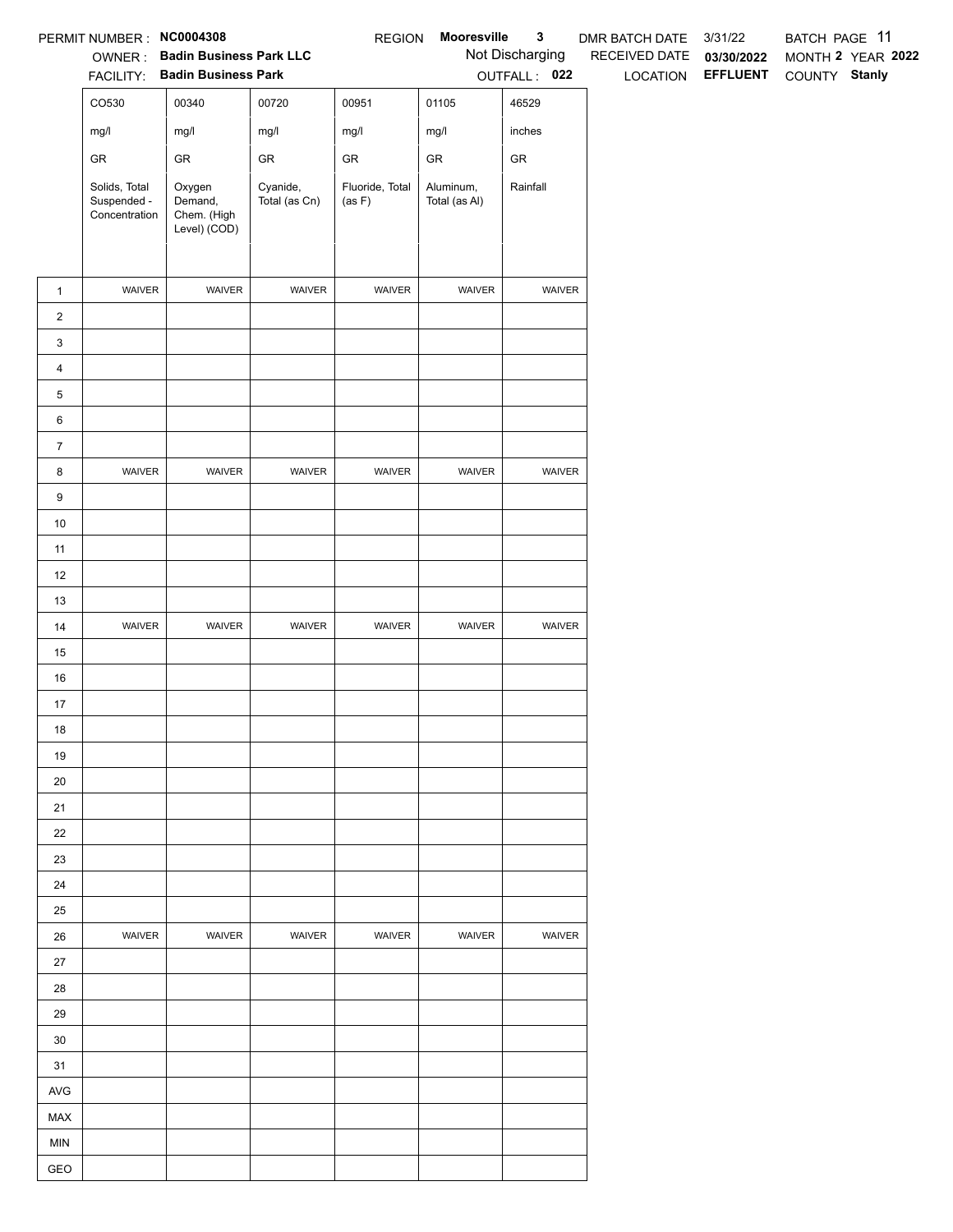|                  | PERMIT NUMBER : NC0004308 |                                       |                           |                       | REGION Mooresville | $\mathbf{3}$ | DMR BATCH DATE 3/31/22   |                                 | BATCH PAGE 12     |  |
|------------------|---------------------------|---------------------------------------|---------------------------|-----------------------|--------------------|--------------|--------------------------|---------------------------------|-------------------|--|
|                  |                           | <b>OWNER: Badin Business Park LLC</b> |                           |                       |                    |              | RECEIVED DATE 03/30/2022 |                                 | MONTH 2 YEAR 2022 |  |
|                  |                           | FACILITY: Badin Business Park         |                           |                       | OUTFALL: MZ1       |              |                          | LOCATION DOWNSTRE COUNTY Stanly |                   |  |
|                  | 00400                     | 00720                                 | 00951                     | 39180                 |                    |              |                          |                                 |                   |  |
|                  | ${\sf su}$                | ug/l                                  | mg/l                      | ug/l                  |                    |              |                          |                                 |                   |  |
|                  | ${\sf GR}$                | ${\sf GR}$                            | ${\sf GR}$                | ${\sf GR}$            |                    |              |                          |                                 |                   |  |
|                  | pH                        | Cyanide,<br>Total (as Cn)             | Fluoride, Total<br>(as F) | Trichloroethyl<br>ene |                    |              |                          |                                 |                   |  |
|                  |                           |                                       |                           |                       |                    |              |                          |                                 |                   |  |
|                  |                           |                                       |                           |                       |                    |              |                          |                                 |                   |  |
|                  |                           |                                       |                           |                       |                    |              |                          |                                 |                   |  |
| $\mathbf{1}$     |                           |                                       |                           |                       |                    |              |                          |                                 |                   |  |
| $\overline{2}$   | $7.6\,$                   | $<\!6$                                | 0.13                      | $\leq$ 1              |                    |              |                          |                                 |                   |  |
| $\mathbf{3}$     |                           |                                       |                           |                       |                    |              |                          |                                 |                   |  |
| $\overline{4}$   |                           |                                       |                           |                       |                    |              |                          |                                 |                   |  |
| ${\bf 5}$        |                           |                                       |                           |                       |                    |              |                          |                                 |                   |  |
| 6                |                           |                                       |                           |                       |                    |              |                          |                                 |                   |  |
| $\overline{7}$   |                           |                                       |                           |                       |                    |              |                          |                                 |                   |  |
| 8                |                           |                                       |                           |                       |                    |              |                          |                                 |                   |  |
| $\boldsymbol{9}$ |                           |                                       |                           |                       |                    |              |                          |                                 |                   |  |
| 10               |                           |                                       |                           |                       |                    |              |                          |                                 |                   |  |
| 11<br>$12$       |                           |                                       |                           |                       |                    |              |                          |                                 |                   |  |
| 13               |                           |                                       |                           |                       |                    |              |                          |                                 |                   |  |
| 14               |                           |                                       |                           |                       |                    |              |                          |                                 |                   |  |
| 15               |                           |                                       |                           |                       |                    |              |                          |                                 |                   |  |
| 16               |                           |                                       |                           |                       |                    |              |                          |                                 |                   |  |
| 17               |                           |                                       |                           |                       |                    |              |                          |                                 |                   |  |
| 18               |                           |                                       |                           |                       |                    |              |                          |                                 |                   |  |
| 19               |                           |                                       |                           |                       |                    |              |                          |                                 |                   |  |
| $20\,$           |                           |                                       |                           |                       |                    |              |                          |                                 |                   |  |
| 21               |                           |                                       |                           |                       |                    |              |                          |                                 |                   |  |
| $22\,$           |                           |                                       |                           |                       |                    |              |                          |                                 |                   |  |
| 23               |                           |                                       |                           |                       |                    |              |                          |                                 |                   |  |
| 24               |                           |                                       |                           |                       |                    |              |                          |                                 |                   |  |
| 25               |                           |                                       |                           |                       |                    |              |                          |                                 |                   |  |
| 26               |                           |                                       |                           |                       |                    |              |                          |                                 |                   |  |
| $27\,$           |                           |                                       |                           |                       |                    |              |                          |                                 |                   |  |
| 28               |                           |                                       |                           |                       |                    |              |                          |                                 |                   |  |
| $29\,$           |                           |                                       |                           |                       |                    |              |                          |                                 |                   |  |
| 30               |                           |                                       |                           |                       |                    |              |                          |                                 |                   |  |
| 31               |                           |                                       |                           |                       |                    |              |                          |                                 |                   |  |
| AVG              |                           | $\pmb{0}$                             | 0.13                      | $\mathsf{O}\xspace$   |                    |              |                          |                                 |                   |  |
| MAX              | $7.6\,$                   | $\pmb{0}$                             | 0.13                      | $\mathsf{O}\xspace$   |                    |              |                          |                                 |                   |  |
| MIN              | $7.6$                     | $\mathsf 0$                           | 0.13                      | $\mathsf{O}\xspace$   |                    |              |                          |                                 |                   |  |
| GEO              |                           |                                       |                           |                       |                    |              |                          |                                 |                   |  |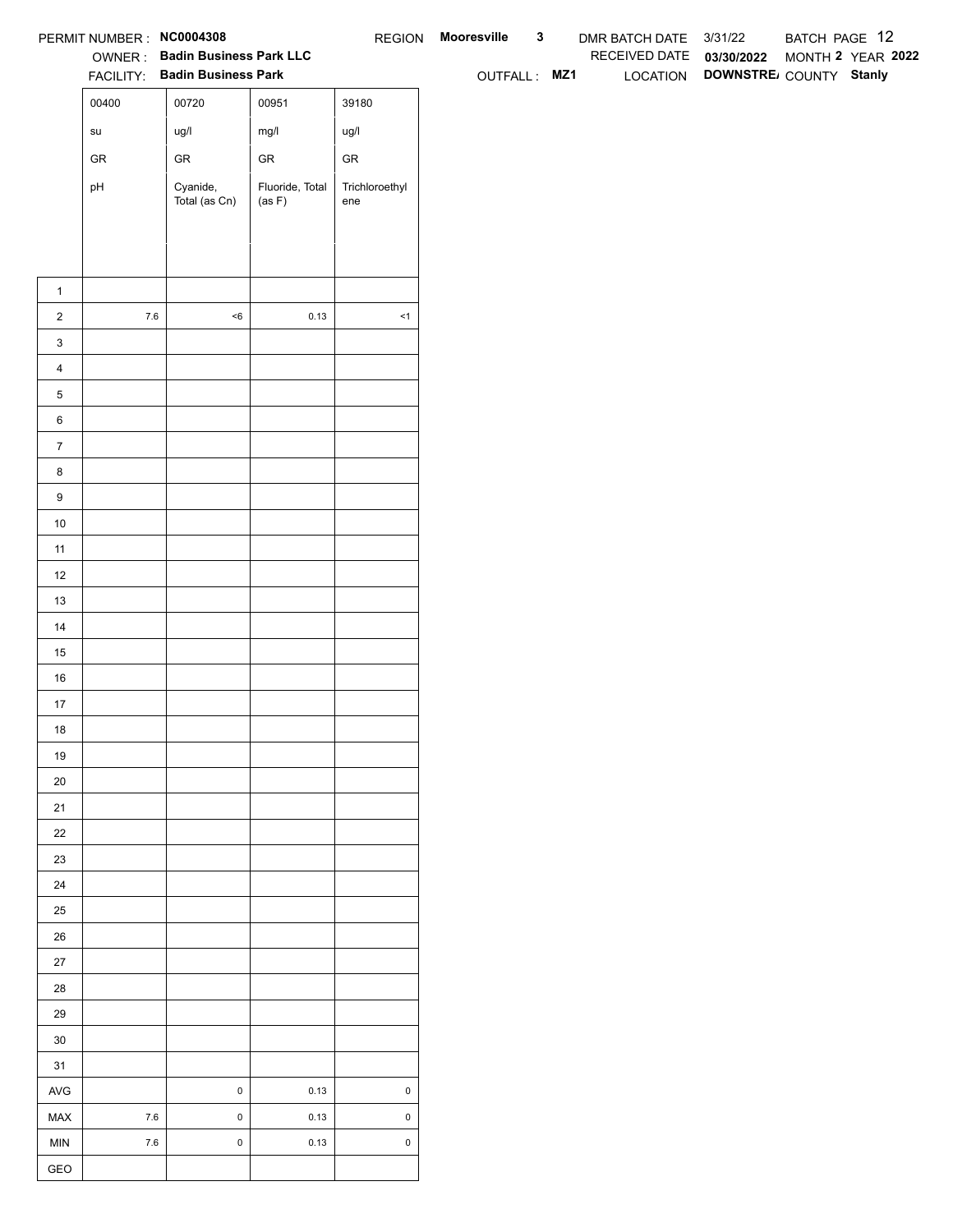|                  | PERMIT NUMBER : NC0004308             |                                                                 |                           |                       | REGION Mooresville | $\mathbf{3}$ | DMR BATCH DATE 3/31/22   |                                 | BATCH PAGE 13 |                   |
|------------------|---------------------------------------|-----------------------------------------------------------------|---------------------------|-----------------------|--------------------|--------------|--------------------------|---------------------------------|---------------|-------------------|
|                  |                                       | OWNER: Badin Business Park LLC<br>FACILITY: Badin Business Park |                           |                       | OUTFALL: MZ2       |              | RECEIVED DATE 03/30/2022 | LOCATION DOWNSTRE COUNTY Stanly |               | MONTH 2 YEAR 2022 |
|                  | 00400                                 | 00720                                                           | 00951                     | 39180                 |                    |              |                          |                                 |               |                   |
|                  | $\operatorname{\mathsf{su}}\nolimits$ | ug/l                                                            | mg/l                      | ug/l                  |                    |              |                          |                                 |               |                   |
|                  | ${\sf GR}$                            | ${\sf GR}$                                                      | ${\sf GR}$                | ${\sf GR}$            |                    |              |                          |                                 |               |                   |
|                  |                                       |                                                                 |                           |                       |                    |              |                          |                                 |               |                   |
|                  | pH                                    | Cyanide,<br>Total (as Cn)                                       | Fluoride, Total<br>(as F) | Trichloroethyl<br>ene |                    |              |                          |                                 |               |                   |
|                  |                                       |                                                                 |                           |                       |                    |              |                          |                                 |               |                   |
|                  |                                       |                                                                 |                           |                       |                    |              |                          |                                 |               |                   |
| $\mathbf{1}$     |                                       |                                                                 |                           |                       |                    |              |                          |                                 |               |                   |
| $\overline{2}$   | $7.6\,$                               | $<\!6$                                                          | 50.1                      | $\leq$ 1              |                    |              |                          |                                 |               |                   |
| $\mathbf{3}$     |                                       |                                                                 |                           |                       |                    |              |                          |                                 |               |                   |
| $\overline{4}$   |                                       |                                                                 |                           |                       |                    |              |                          |                                 |               |                   |
| $\,$ 5 $\,$      |                                       |                                                                 |                           |                       |                    |              |                          |                                 |               |                   |
| $\,6$            |                                       |                                                                 |                           |                       |                    |              |                          |                                 |               |                   |
| $\overline{7}$   |                                       |                                                                 |                           |                       |                    |              |                          |                                 |               |                   |
| 8                |                                       |                                                                 |                           |                       |                    |              |                          |                                 |               |                   |
| $\boldsymbol{9}$ |                                       |                                                                 |                           |                       |                    |              |                          |                                 |               |                   |
| 10               |                                       |                                                                 |                           |                       |                    |              |                          |                                 |               |                   |
| 11               |                                       |                                                                 |                           |                       |                    |              |                          |                                 |               |                   |
| 12               |                                       |                                                                 |                           |                       |                    |              |                          |                                 |               |                   |
| 13               |                                       |                                                                 |                           |                       |                    |              |                          |                                 |               |                   |
| 14               |                                       |                                                                 |                           |                       |                    |              |                          |                                 |               |                   |
| 15               |                                       |                                                                 |                           |                       |                    |              |                          |                                 |               |                   |
| 16               |                                       |                                                                 |                           |                       |                    |              |                          |                                 |               |                   |
| $17$             |                                       |                                                                 |                           |                       |                    |              |                          |                                 |               |                   |
| 18               |                                       |                                                                 |                           |                       |                    |              |                          |                                 |               |                   |
| 19               |                                       |                                                                 |                           |                       |                    |              |                          |                                 |               |                   |
| $20\,$           |                                       |                                                                 |                           |                       |                    |              |                          |                                 |               |                   |
| 21               |                                       |                                                                 |                           |                       |                    |              |                          |                                 |               |                   |
| $22\,$           |                                       |                                                                 |                           |                       |                    |              |                          |                                 |               |                   |
| 23               |                                       |                                                                 |                           |                       |                    |              |                          |                                 |               |                   |
| 24               |                                       |                                                                 |                           |                       |                    |              |                          |                                 |               |                   |
| $25\,$           |                                       |                                                                 |                           |                       |                    |              |                          |                                 |               |                   |
| 26               |                                       |                                                                 |                           |                       |                    |              |                          |                                 |               |                   |
| 27<br>28         |                                       |                                                                 |                           |                       |                    |              |                          |                                 |               |                   |
| 29               |                                       |                                                                 |                           |                       |                    |              |                          |                                 |               |                   |
| $30\,$           |                                       |                                                                 |                           |                       |                    |              |                          |                                 |               |                   |
| 31               |                                       |                                                                 |                           |                       |                    |              |                          |                                 |               |                   |
| AVG              |                                       | $\mathbf 0$                                                     | $\mathsf 0$               | $\pmb{0}$             |                    |              |                          |                                 |               |                   |
| MAX              | $7.6\,$                               | $\mathbf 0$                                                     | $\mathsf 0$               | $\mathsf 0$           |                    |              |                          |                                 |               |                   |
| MIN              | $7.6\,$                               | $\mathbf 0$                                                     | $\mathsf 0$               | $\mathsf 0$           |                    |              |                          |                                 |               |                   |
| GEO              |                                       |                                                                 |                           |                       |                    |              |                          |                                 |               |                   |